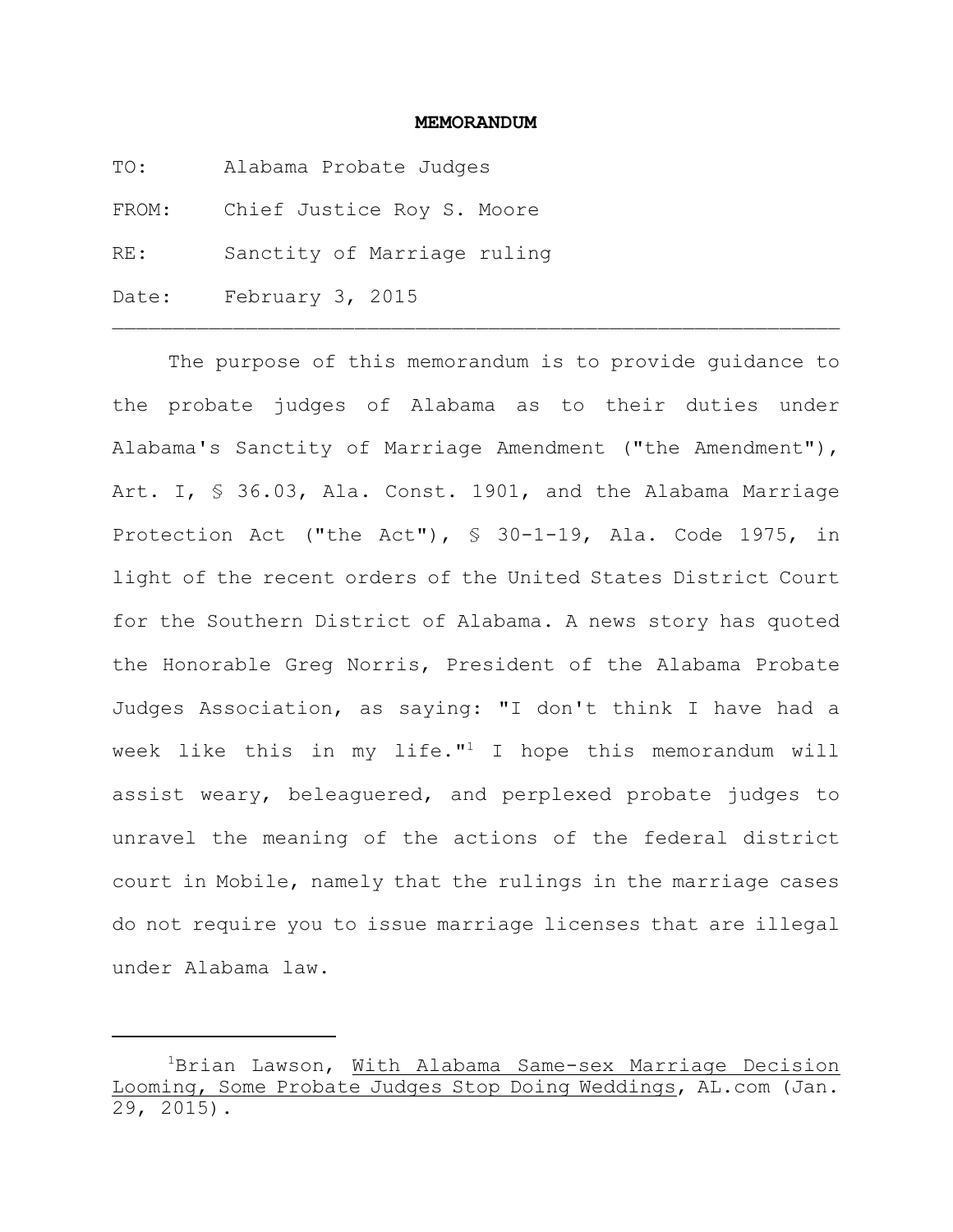#### I. Background

On Friday, January 23, 2015, the Honorable Callie Granade, a judge of the United States District Court for the Southern District of Alabama, ruled in Searcy v. Strange (No. 1:14-208-CG-N) (S.D. Ala. Jan. 23, 2015), that the Amendment and the Act were unconstitutional. On January 25, in response to a motion by defendant Luther Strange, the Attorney General of Alabama, Judge Granade granted a stay of her ruling until February 9 to permit the United States Court of Appeals for the Eleventh Circuit to consider imposing a stay pending appeal. On February 3, the Eleventh Circuit declined to enter the requested stay.

On Monday, January 26, Judge Granade entered a preliminary injunction in Strawser v. Strange (No. 1:14-CV-424-CG-C) (S.D. Ala. Jan. 26, 2015), another case that challenged the constitutionality of the Amendment and the Act. Two days later, on January 28, Judge Granade issued an "Order Clarifying Judgment" in Searcy to address whether her order of January 23 bound "the Probate Courts in Alabama."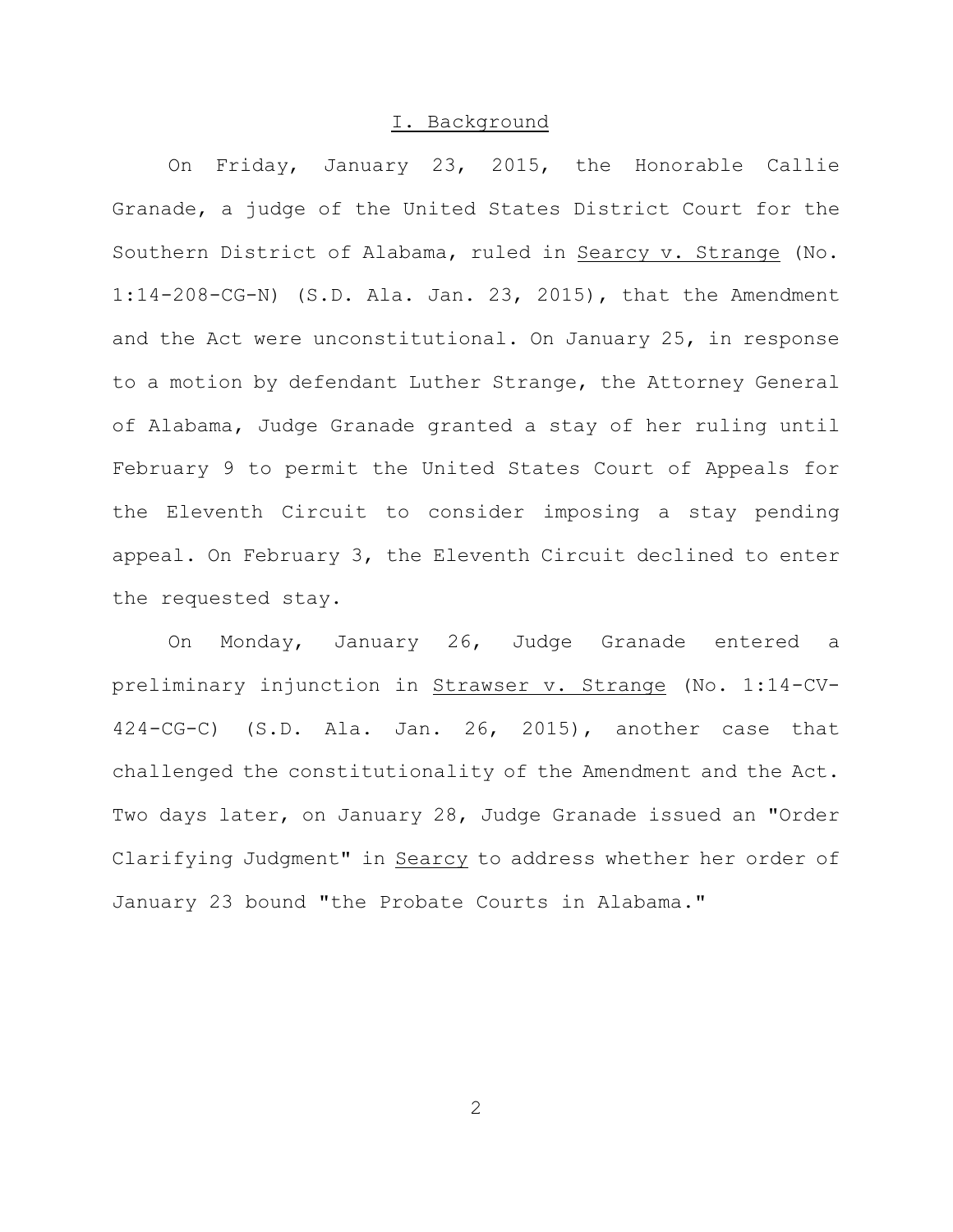#### II. Administrative Authority of the Chief Justice

As administrative head of the Unified Judicial System,<sup>2</sup> I have a constitutional and a statutory obligation to provide guidance to the probate judges in this state as to their administrative responsibilities under these recent orders.<sup>3</sup> In that capacity I am authorized and empowered:

....

(7) To take affirmative and appropriate action to correct or alleviate any condition or situation adversely affecting the administration of justice within the state.

(8) To take any such other, further or additional action as may be necessary for the orderly administration of justice within the state, whether or not enumerated in this section or elsewhere.

§ 12-2-30(b), Ala. Code 1975.

In my estimation, Judge Granade's orders in Searcy and Strawser have created a "situation adversely affecting the administration of justice within the state" that requires me "[t]o take ... action for the orderly administration of justice within the state."

 $2$ "The chief justice of the supreme court shall be the administrative head of the judicial system." Art. VI, § 149, Ala. Const. 1901.

 $3$ The probate judges are part of Alabama's unified judicial system. Art. VI, § 139(a), Ala. Const. 1901.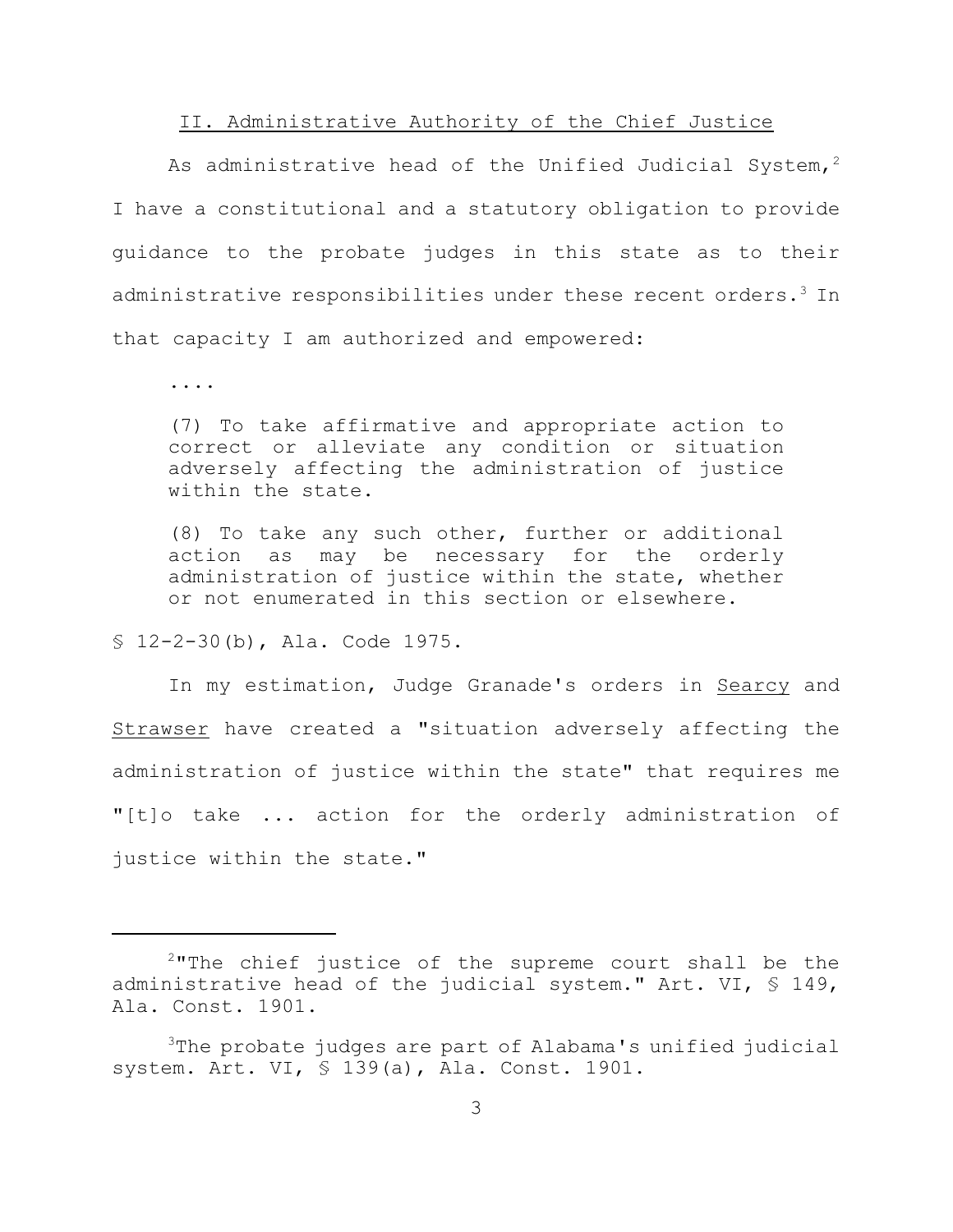#### III. Analysis

# A. Alabama probate judges are not bound by the orders in Searcy and Strawser.

In Searcy, an adoption case, Judge Granade enjoined the Attorney General from enforcing the Alabama marriage laws that prohibit recognition of same-sex unions. In Strawser, Judge Granade granted a preliminary injunction against enforcement of these same laws. Her order included standard language describing the scope of an injunction. See Rule 65, Fed. R. Civ. P.

[T]he court hereby ORDERS that the Alabama Attorney General is prohibited from enforcing the Alabama laws which prohibit same-sex marriage. This injunction binds the defendant and all his officers, agents, servants and employees, and others in active concert or participation with any of them, who would seek to enforce the marriage laws of Alabama which prohibit same-sex marriage.

Order of Jan. 26, 2015, at 4. The Strawser order is of more significance for Alabama probate judges than the orders in the Searcy case because Strawser is a case about issuing same-sex marriage licenses in Alabama. Therefore, it merits careful scrutiny.

The Strawser order tracks the language of Rule  $65(d)(2)$ , Fed. R. Civ. P.:

Persons Bound. The order binds only the following who receive actual notice of it by personal service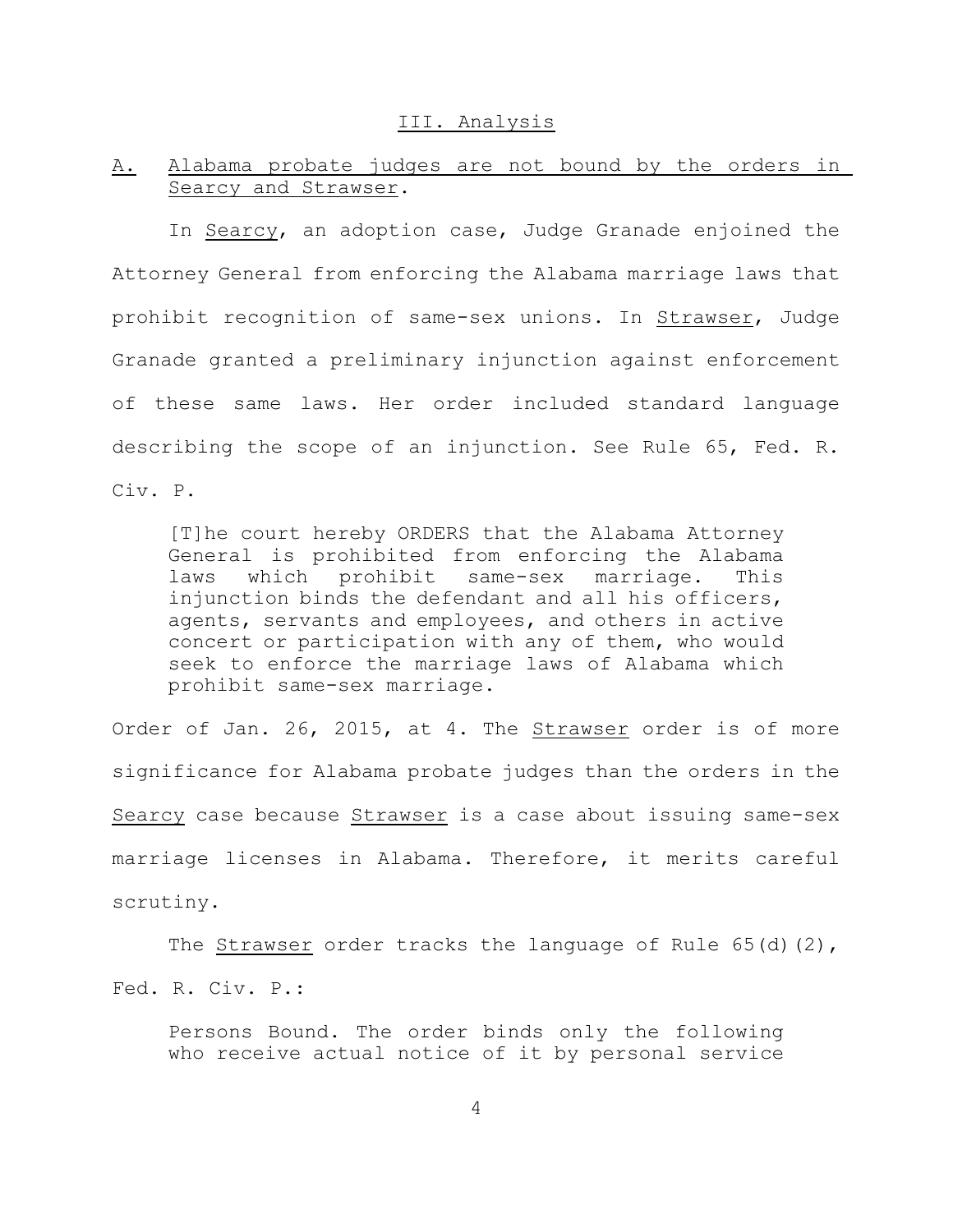or otherwise:

(A) the parties;

(B) the parties' officers, agents, servants, employees, and attorneys; and

(C) other persons who are in active concert or participation with anyone described in Rule 65(d)(2)(A) or (B).

Since no Alabama probate judges are parties to the Strawser case (or to the Searcy case), the only question to resolve in terms of their being bound by the court's order of January 26 is whether they, or any of them, are officers, agents, servants or employees of the Attorney General or "are in active concert or participation" with the Attorney General or his officers, agents, servants, and employees. "[L]ike the Governor, the attorney general is an officer of the executive branch of government." Ex parte State ex rel. James, 711 So. 2d 952, 964 n.5 (Ala. 1998). See also McDowell v. State, 243 Ala. 87, 89, 8 So. 2d 569, 570 (1942) ("The Attorney General is a constitutional officer and a member of the Executive Department of the State government."); Art. V, § 112, Ala. Const. 1901 ("The executive department shall consist of a governor, lieutenant governor, attorney-general, ....").

Probate judges are members of the judicial branch of government. "There shall be a probate court in each county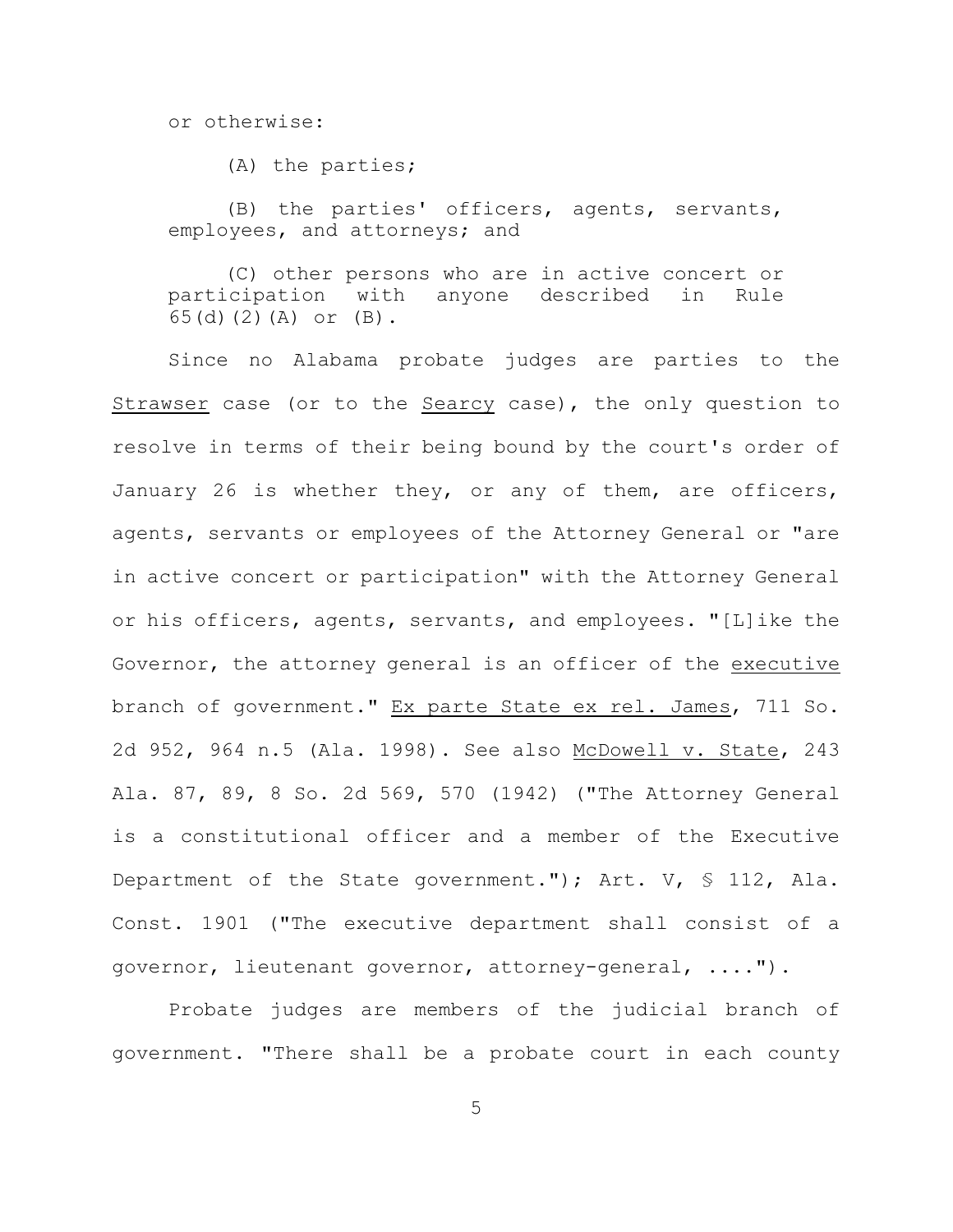which shall have general jurisdiction of orphans' business, and of adoptions, and with power to grant letters testamentary, and of administration, and of guardianships, and shall have such further jurisdiction as may be provided by law ...." Art. VI, § 144, Ala. Const. 1901. Probate judges are elected to six-year terms by a vote of the people in each county. § 12-13-30, Ala. Code 1975.

Alabama has strict separation of powers between the branches of government. "The powers of the government of the State of Alabama shall be divided into three distinct departments, each of which shall be confided to a separate body of magistracy, to wit: Those which are legislative, to one; those which are executive, to another; and those which are judicial, to another." Art. III, § 42, Ala. Const. 1901.

In the government of this state, except in the instances in this Constitution hereinafter expressly directed or permitted, the legislative department shall never exercise the executive and judicial powers, or either of them; the executive shall never exercise the legislative and judicial powers, or either of them; the judicial shall never exercise the legislative and executive powers, or either of them; to the end that it may be a government of laws and not of men.

Art. III, § 43, Ala. Const. 1901.

As a matter of constitutional and statutory law, therefore, Alabama probate judges are not officers, agents, or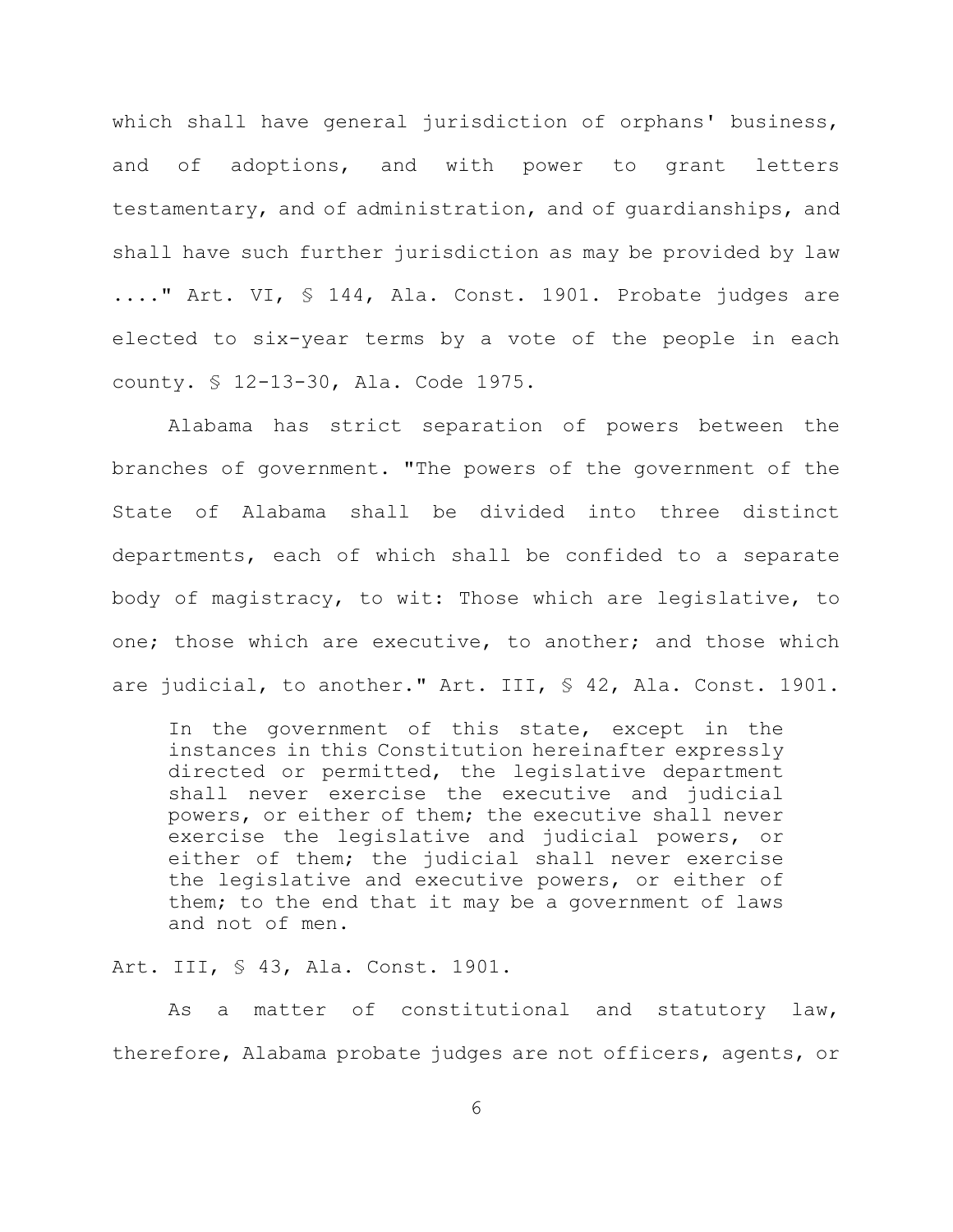servants of the Attorney General. The probate judges are members of the judicial branch; the Attorney General is a member of the executive branch. The Attorney General is bound by the constitutional command that "the executive shall never exercise the ... judicial powers." The probate judges are bound by the constitutional command that "the judicial shall never exercise the ... executive powers." A constitutional firewall separates the authority of the Attorney General from that of the probate courts. The probate judges are not in any sense agents or servants of the Attorney General

The only remaining question, therefore, to resolve in determining whether Alabama probate judges are bound by Judge Granade's orders in Searcy and Strawser is whether they are "in active concert or participation" with the Attorney General or any of his officers, agents, servants or employees in enforcing the Amendment or the Act. Again, the answer is "no" for the simple reason that neither the Attorney General nor any of his agents has any authority over the judges of probate. As independent constitutional officers of the judicial branch of government who are directly elected by the people and shielded from executive influence by Sections 42 and 43 of the Alabama Constitution, the judges of probate are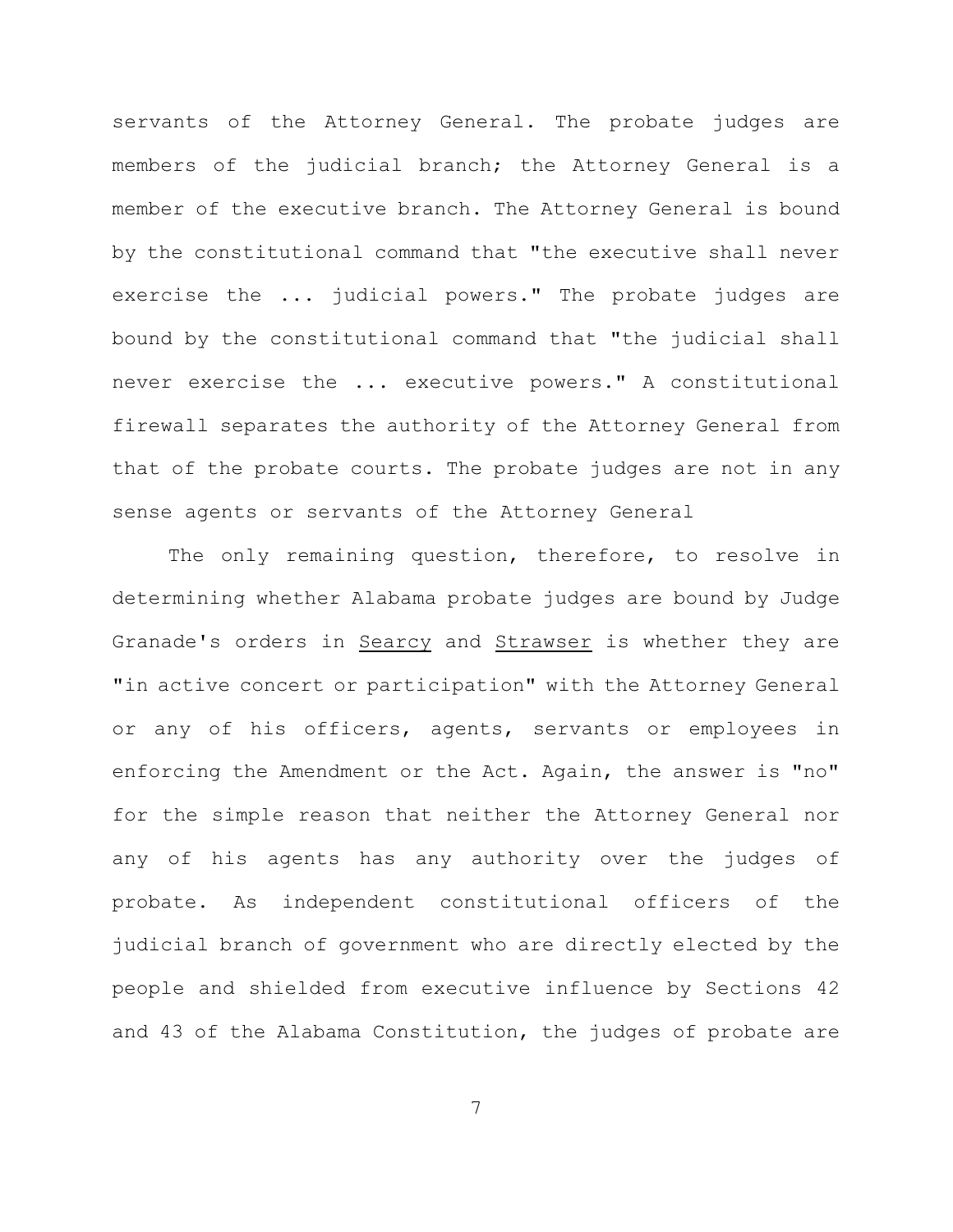neither beholden to the Attorney General for their offices nor subject to his control in the execution of their duties.

The federal court in Mobile has no authority to ignore the internal structure of state government. How a state government structures its powers is "a decision of the most fundamental sort for a sovereign entity." Gregory v. Ashcroft, 501 U.S. 452, 460 (1991). A state has "constitutional responsibility for the establishment and operation of its own government." Id. at 462. "Through the structure of its government, and the character of those who exercise government authority, a State defines itself as a sovereign." Id. at 460.

Finally, no probate judge was a defendant in the cases under discussion except for the Honorable Don Davis who was dismissed with prejudice before issuance of the court's orders. Judge Granade's orders apply to the parties to the case, but under a straightforward application of Rule 65(d)(2), Fed. R. Civ. P., those orders have no effect on the probate judges of Alabama. "A judgment or decree among parties to a lawsuit resolves issues as among them, but it does not conclude the rights of strangers to those proceedings." Martin v. Wilks, 490 U.S. 755, 762 (1989).

Furthermore, as stated in the Appendix, Judge Granade's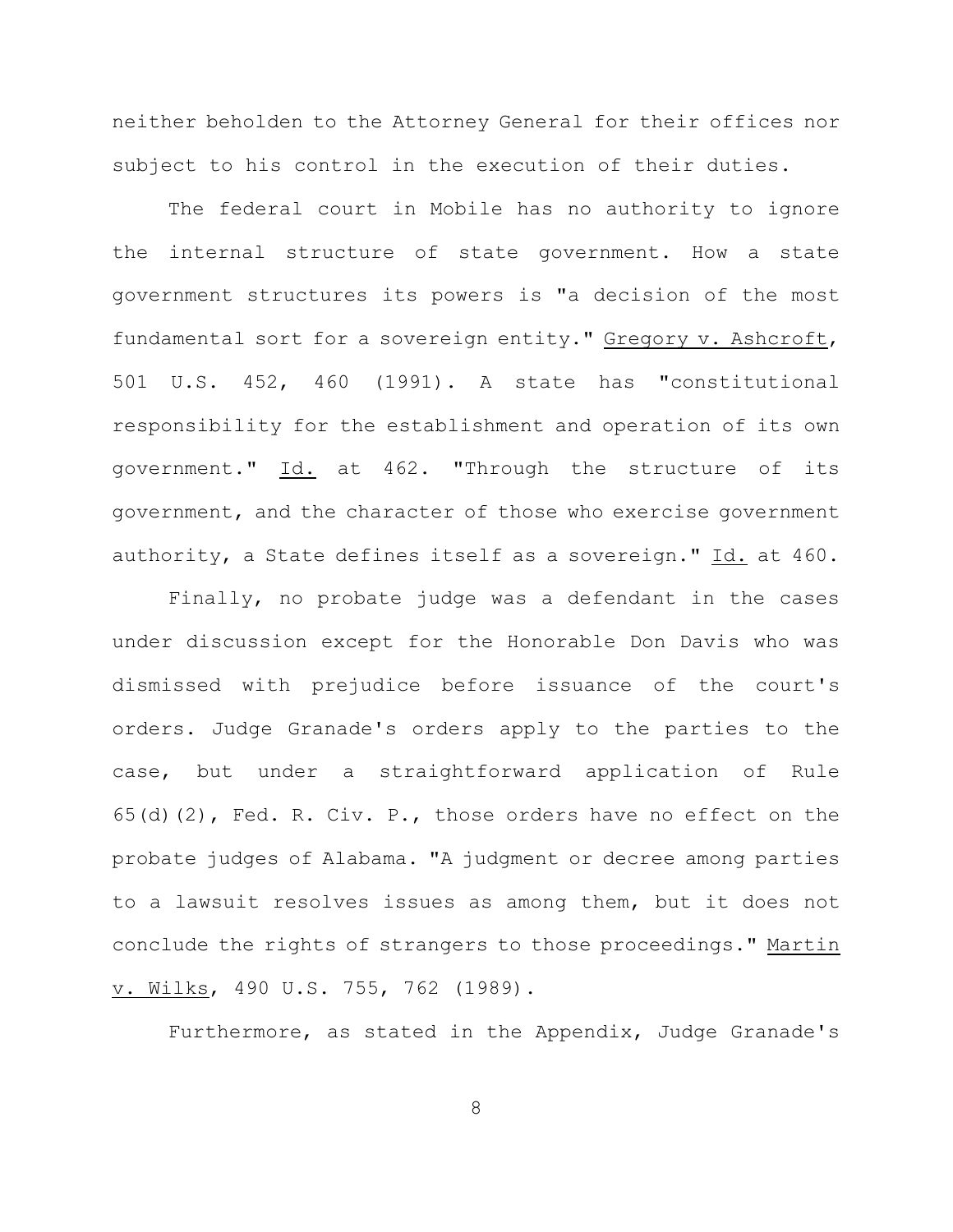orders are improper because the Eleventh Amendment prohibits the Attorney General from being a defendant in these cases.

# B. The probate judges in their judicial capacity do not have to defer to decisions of a federal district court.

Having determined based on the above analysis that Alabama probate judges are not bound by Judge Granade's rulings in Searcy and Strawser, I would now like to give you a general perspective on the precedential effect in state courts of lower-federal-court decisions on constitutional questions. Because the United States Constitution provides that "the Judges in every State shall be bound thereby," Art. VI, cl. 2, U.S. Const., state judges are competent to adjudicate federal constitutional issues and indeed must do so when required in the exercise of properly acquired jurisdiction.

Because federal courts also adjudicate federal-law issues, the question has arisen whether state judges are in any sense bound by lower federal court decisions on constitutional questions. Almost universally the answer has been "no" for the simple reason that federal district and circuit courts have no appellate jurisdiction over state courts. "A decision of a federal district court judge is not binding precedent in either a different judicial district, the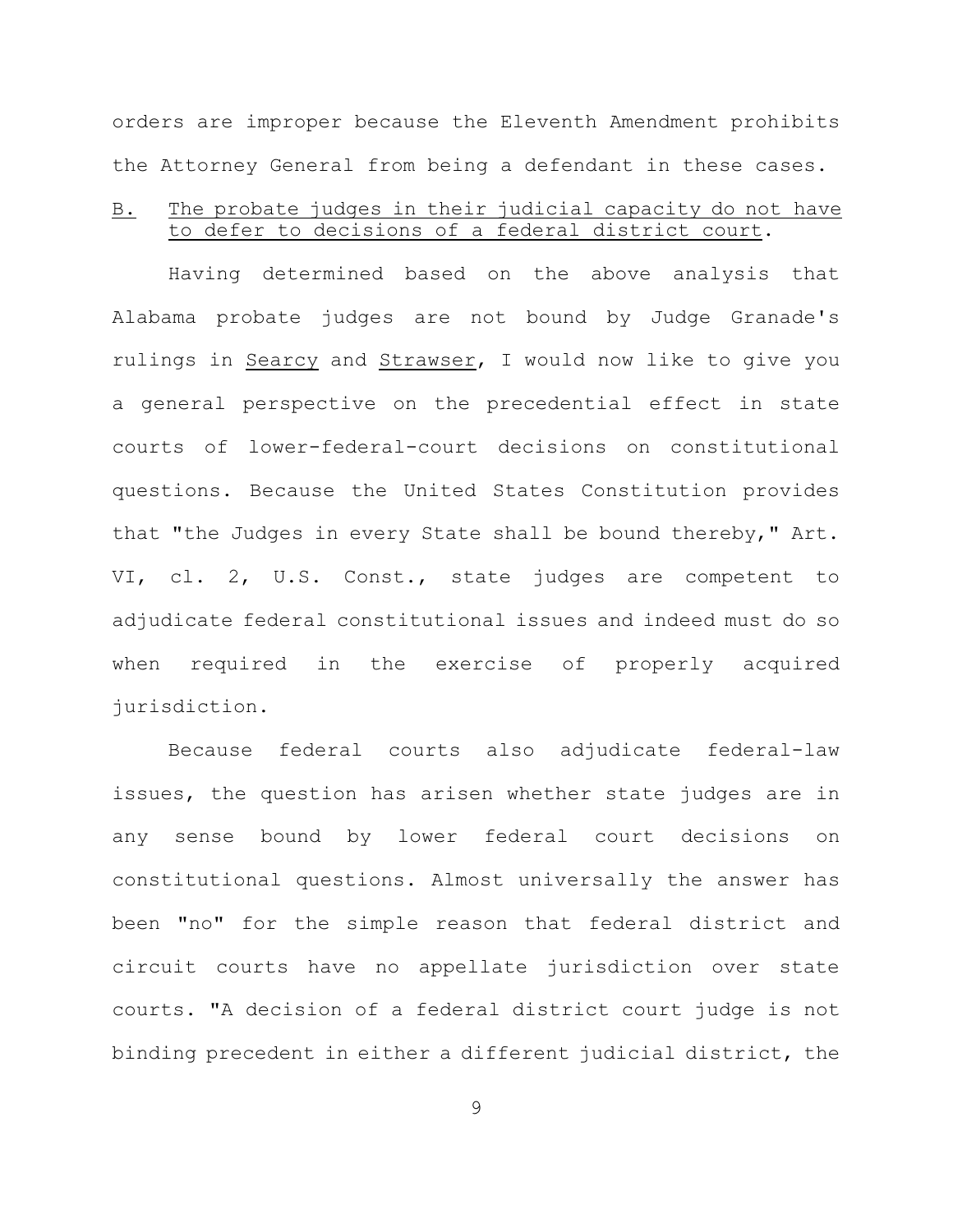same judicial district, or even upon the same judge in a different case." Camreta v. Greene, 131 S. Ct. 2020, 2033 n.7 (2011) (quoting 18 J. Moore et al., Moore's Federal Practice § 134.02[1][d], p. 134-26 (3d ed. 2011)). Although decisions of state courts on federal questions are ultimately subject to review by the United States Supreme Court, 28 U.S.C. § 1257(a), as are decisions of federal courts, neither "coordinate" system reviews the decisions of the other. As a result, state courts may interpret the United States Constitution independently from and even contrary to the decisions of federal courts.

Numerous Alabama cases confirm this reasoning. "[I]n determining federal common law, we defer only to the holdings of the United States Supreme Court and our own interpretations of federal law. Legal principles and holdings from inferior federal courts have no controlling effect here, although they can serve as persuasive authority." Glass v. Birmingham So. R.R., 905 So.2d 789, 794 (Ala. 2004). See also Dolgencorp, Inc. v. Taylor, 28 So. 3d 737, 748 (Ala. 2009) (noting that "United States district court decisions are not controlling authority in this Court"); Ex parte Hale, 6 So. 3d 452, 462 (Ala. 2008), as modified on denial of reh'g (Oct. 10, 2008)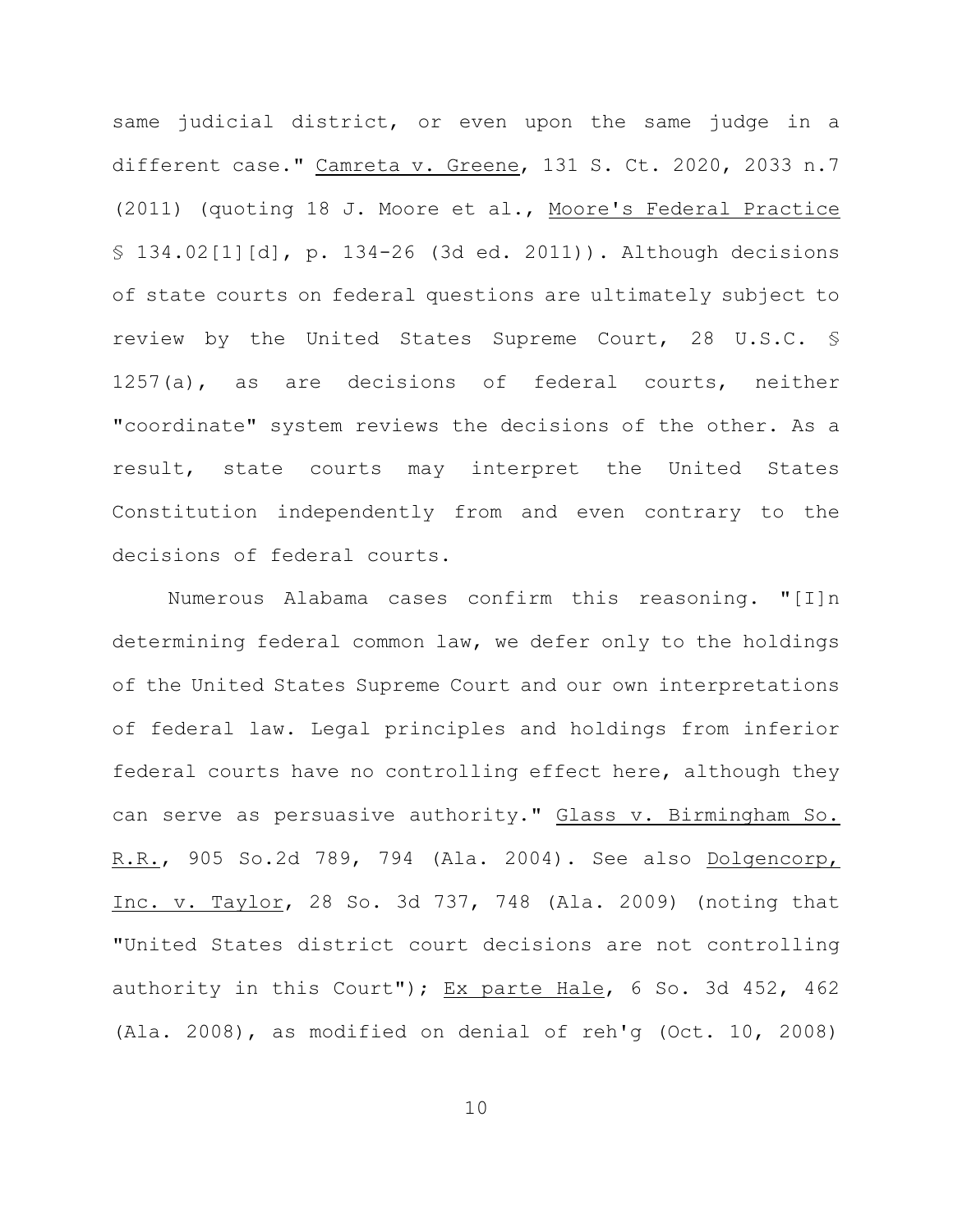("[W]e are not bound by the decisions of the Eleventh Circuit."); Ex parte Johnson, 993 So. 2d 875, 886 (Ala. 2008) ("This Court is not bound by decisions of the United States Courts of Appeals or the United States District Courts."); Buist v. Time Domain Corp., 926 So. 2d 290, 297 (Ala. 2005) ("United States district court cases ... can serve only as persuasive authority."); Amerada Hess v. Owens-Corning Fiberglass, 627 So. 2d 367, 373 n.1 (Ala. 1993) ("This Court is not bound by decisions of lower federal courts."); Preferred Risk Mut. Ins. Co. v. Ryan, 589 So. 2d 165, 167 n.2 (Ala. 1991) ("Decisions of federal courts other than the United States Supreme Court, though persuasive, are not binding authority on this Court.").

A recent detailed study of the courts of all 50 states and the District of Columbia determined that 46 states and the District of Columbia adopt the position that the precedents of lower federal courts are not binding in their jurisdictions. Wayne A. Logan, A House Divided: When State and Lower Federal Courts Disagree on Federal Constitutional Rights, 90 Notre Dame L. Rev. 235, 280-81 (2014). The position of three other states is uncertain. Only one state (Delaware) defers to the constitutional decisions of lower federal courts. Id. at 281.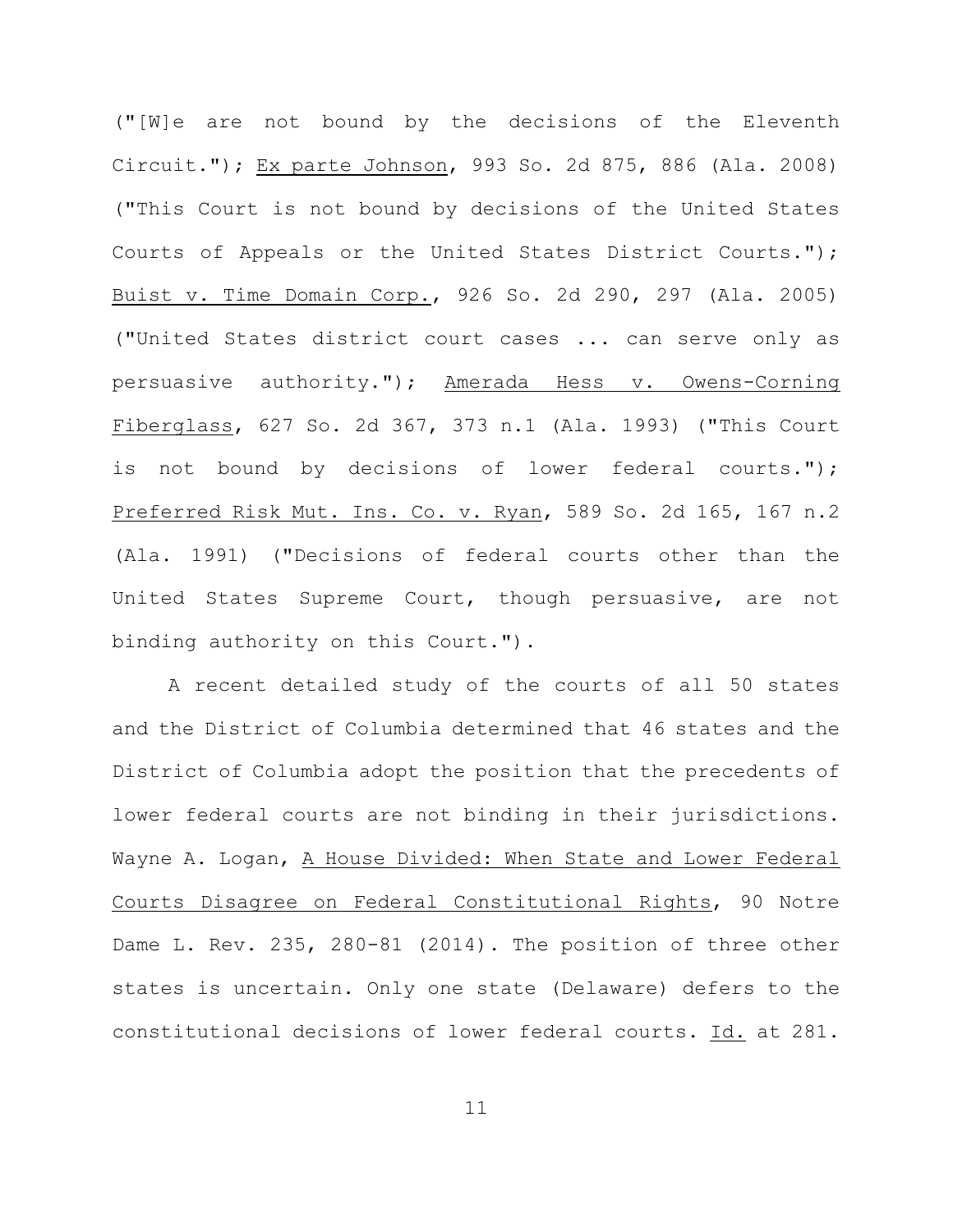Federal courts have recognized that state-court review of constitutional questions is independent of the same authority lodged in the lower federal courts. "In passing on federal constitutional questions, the state courts and the lower federal courts have the same responsibility and occupy the same position; there is a parallelism but not paramountcy for both sets of courts are governed by the same reviewing authority of the Supreme Court." United States ex rel. Lawrence v. Woods, 432 F.2d 1072, 1075 (7th Cir. 1970).

Although consistency between state and federal courts is desirable in that it promotes respect for the law and prevents litigants from forum-shopping, there is nothing inherently offensive about two sovereigns reaching different legal conclusions. Indeed, such results were contemplated by our federal system, and neither sovereign is required to, nor expected to, yield to the other.

Surrick v. Killion, 449 F. 3d 520, 535 (3rd Cir. 2006).

The United States Supreme Court has acknowledged that state courts "possess the authority, absent a provision for exclusive federal jurisdiction, to render binding judicial decisions that rest on their own interpretations of federal law." Asarco Inc. v. Kadish, 490 U.S. 605, 617 (1989). Two justices of the United States Supreme Court in special writings have elaborated on this principle.

The Supremacy Clause demands that state law yield to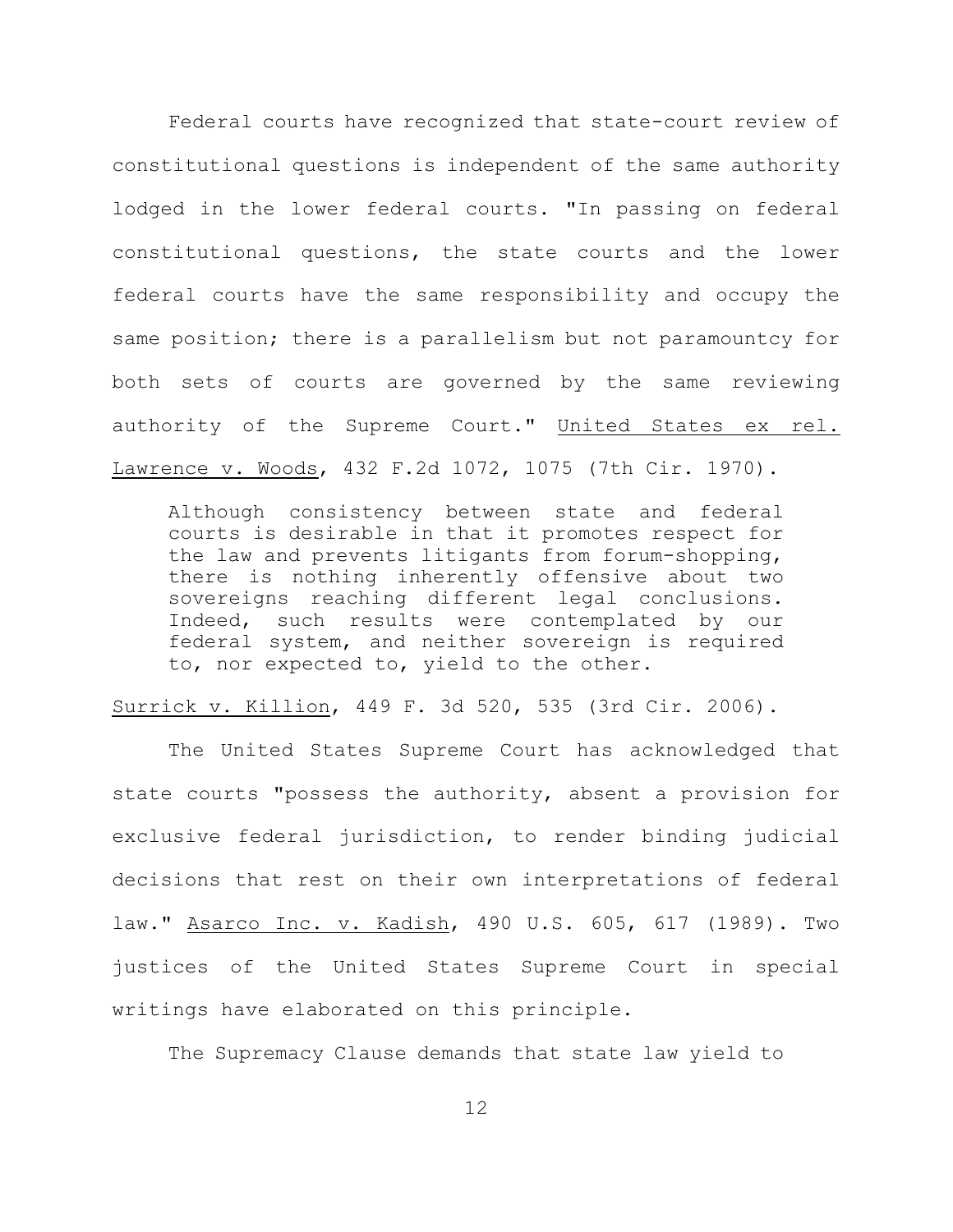federal law, but neither federal supremacy nor any other principle of federal law requires that a state court's interpretation of federal law give way to a (lower) federal court's interpretation. In our federal system, a state trial court's interpretation of federal law is no less authoritative than that of the federal court of appeals in whose circuit the trial court is located.

Lockhart v. Fretwell, 506 U.S. 364, 375-76 (1993) (Thomas, J., concurring). See also Steffel v. Thompson, 415 U.S. 452, 482, n. 3 (1974) (Rehnquist, J., concurring) (noting that a lowerfederal-court decision "would not be accorded the stare decisis effect in state court that it would have in a subsequent proceeding within the same federal jurisdiction. Although the state court would not be compelled to follow the federal holding, the opinion might, of course, be viewed as highly persuasive.").

For the above reasons, I am of the opinion that an Alabama probate judge may deliver his own considered opinion, subject to review, on the issues raised in Searcy and Strawser and is not required to defer to federal district and circuit court rulings on the same questions.

#### IV. Conclusion

In fulfillment of my obligations as Administrative Head of the Unified Judicial System, I have herein offered you my considered guidance on how the recent orders from the United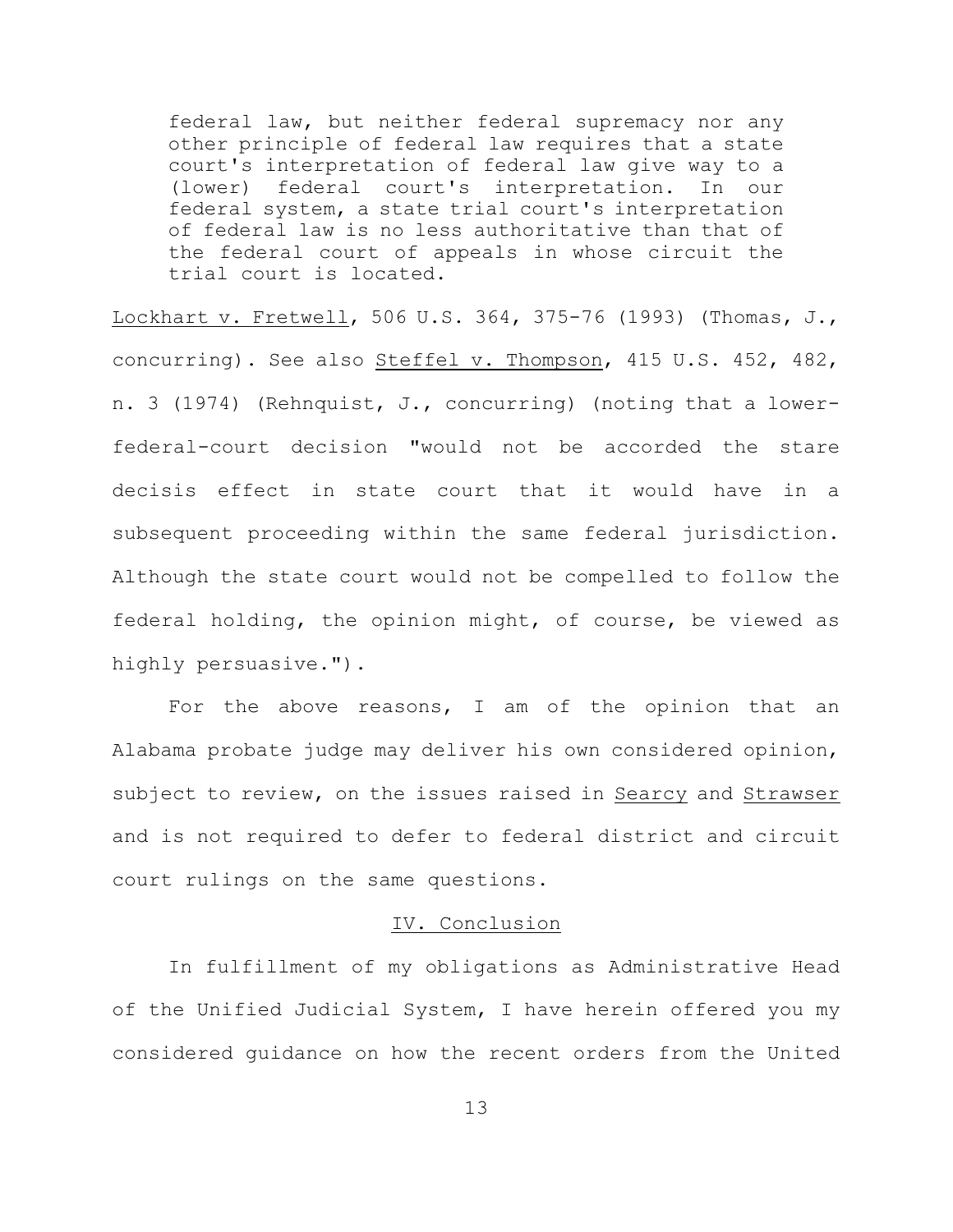States District Court in Mobile affect your duties as an Alabama probate judge. Because, as demonstrated above, Alabama probate judges are not bound by Judge Granade's orders in the Searcy and Strawser cases, they would in my view be acting in violation of their oaths to uphold the Alabama Constitution if they issued marriage licenses prohibited under Alabama law.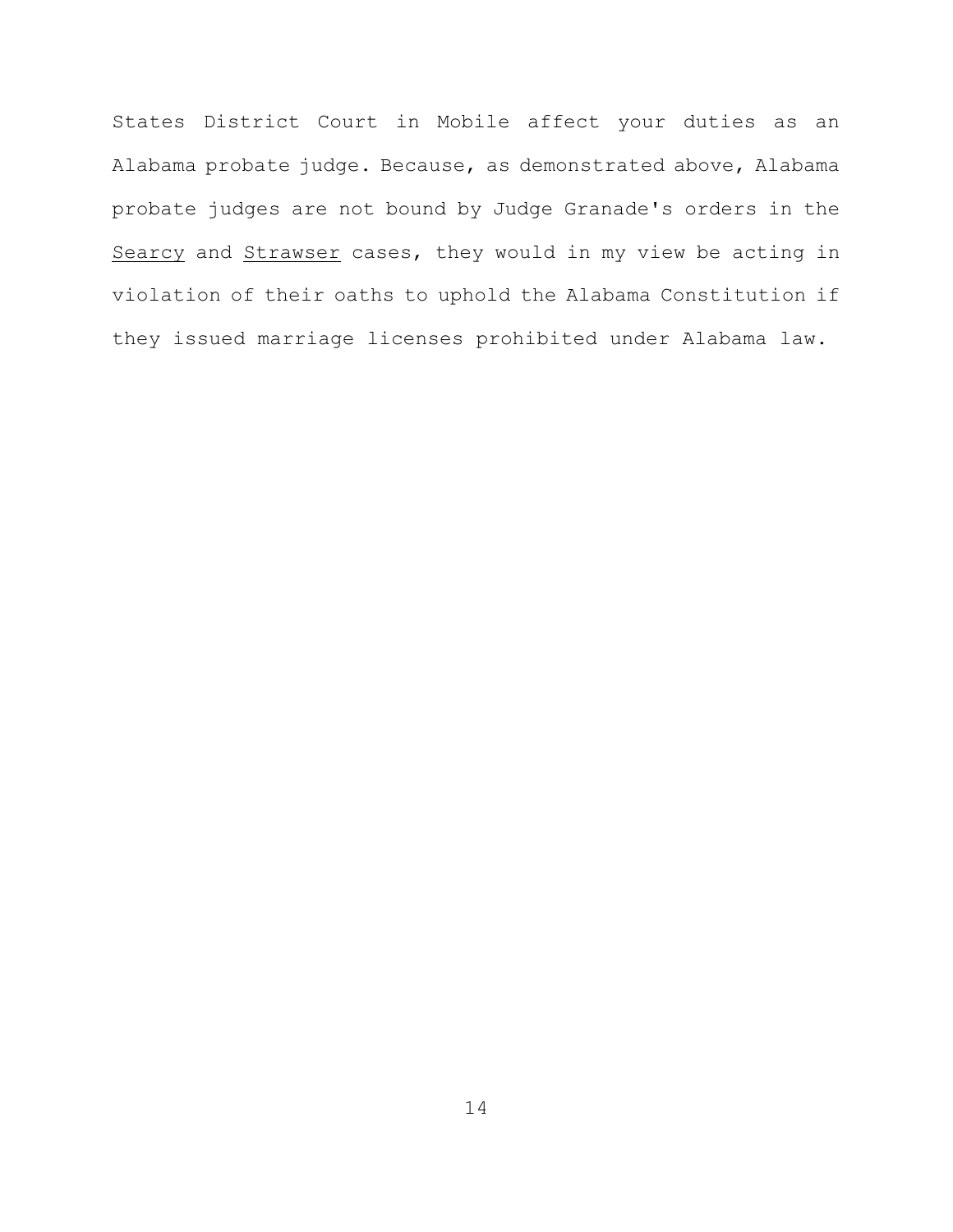#### **APPENDIX**

The reasoning employed by Judge Granade in dismissing Governor Bentley with prejudice on August 28, 2014, namely that his general authority to enforce the laws was insufficient to make him a defendant, also applies to Attorney General Strange, who is the sole remaining defendant in both Searcy and Strawser.

## I. How the Alabama Attorney General came to be the sole defendant in each case

## A. Searcy

The complaint in Searcy named five defendants in both their individual and official capacities: Robert Bentley, Governor; Luther Strange III, Attorney General; Don Davis, Mobile County Judge of Probate; Catherine Donald, State Registrar of Vital Statistics; and Nancy Buckner, Commissioner of the Department of Human Resources.

On May 30, 2014, Judge Davis filed a motion to dismiss. He explained that in December 2011 Cari Searcy had filed in his court a petition for a step-parent adoption of the son of Kimberly McKeand. See § 26-10A-27, Ala. Code 1975. In April 2012, Judge Davis denied the petition on the ground that Alabama law did not recognize Searcy as McKeand's spouse.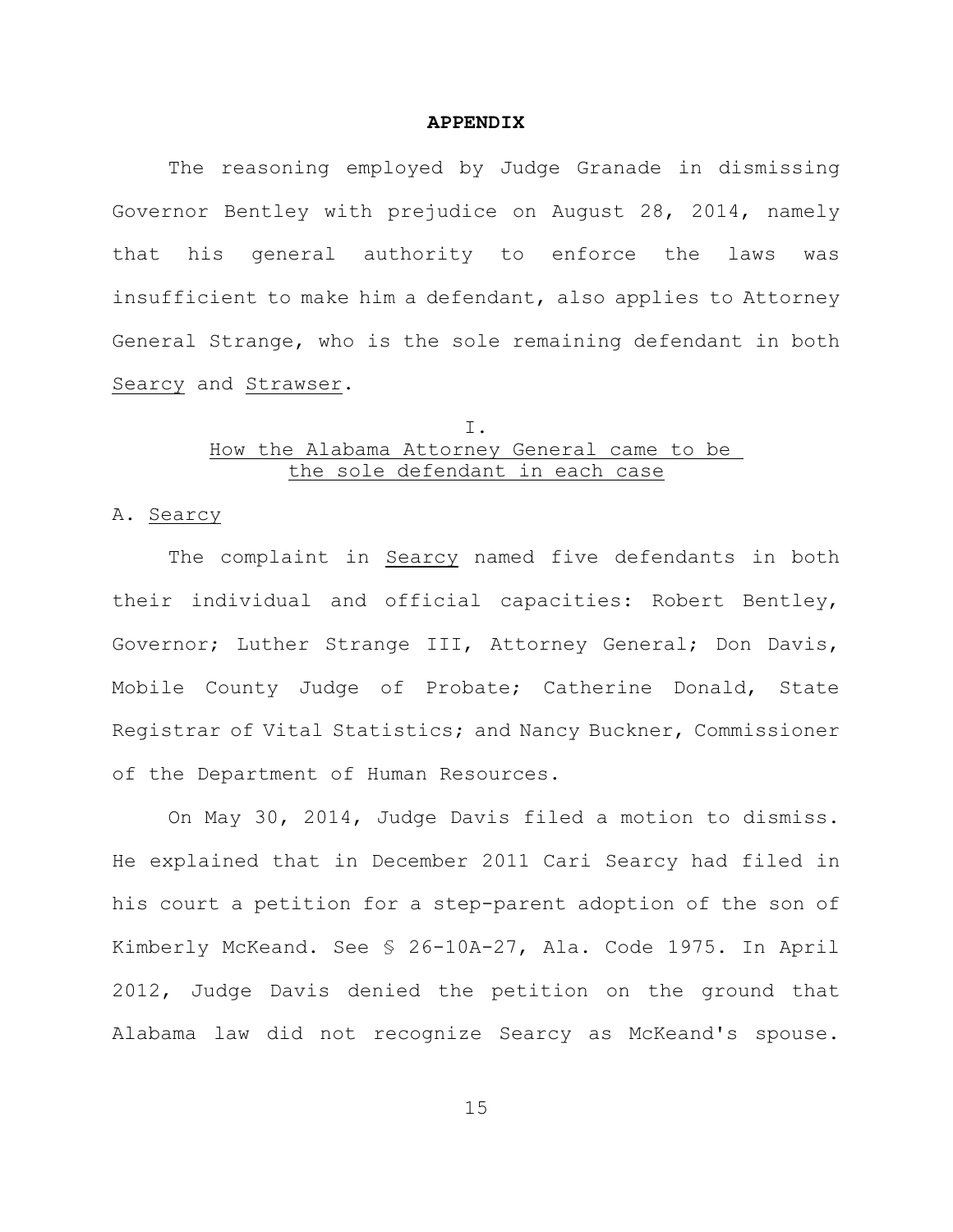Searcy appealed, and the Court of Civil Appeals affirmed. In re Adoption of K.R.S., 109 So. 3d 176 (2012). Once his decision was appealed, Judge Davis argued, he lost jurisdiction of the case and was thus unable to provide relief to the plaintiffs.

On June 3, 2014, Commissioner Buckner filed a motion to dismiss, alleging lack of standing, namely that Searcy had suffered no injury traceable to Buckner's actions that a court order could redress. See Lujan v. Defenders of Wildlife, 504 U.S. 555, 560 (1992). In her complaint Searcy alleged that Buckner "has the authority and power to ... amend birth certificates to reflect the adoption of a child." However, in her motion to dismiss, Buckner explained that such authority resides solely with the Department of Vital Statistics.

On June 6, 2014, Governor Bentley and Attorney General Strange filed a joint motion to dismiss. The motion argued that Governor Bentley's general authority over the executive branch was insufficient to name him as a defendant when he had no direct enforcement responsibility for the Amendment, the Act, or the adoption statute. Merely suing Governor Bentley as a representative of the State was no different than suing the State itself, an action forbidden by the Eleventh Amendment.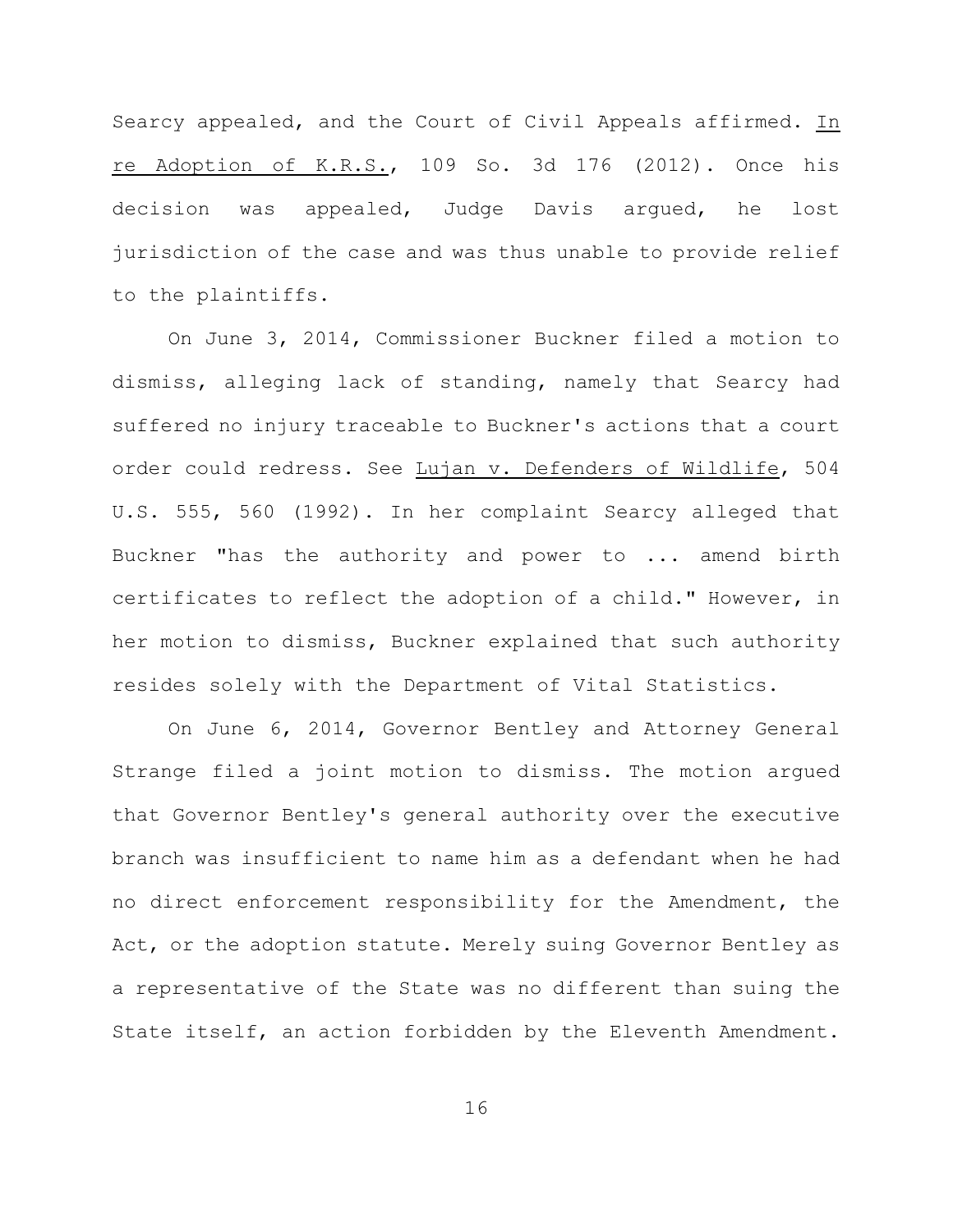While seeking a dismissal of all claims against Governor Bentley, the Attorney General agreed to remain in the suit in his official capacity "to defend the validity of Alabama's marriage laws."

On June 24, 2014, the plaintiffs responded to the motions to dismiss. They volunteered to dismiss all claims against Davis, Donald, and Buckner and to dismiss the individual capacity claims against Bentley and Strange. However, they argued that the official-capacity claims against both Bentley and Strange should remain in the case. On July 14, 2014, Davis and the plaintiffs filed a joint stipulation for Davis's dismissal. On July 18, the court entered an order to dismiss Davis with prejudice if no other party objected by July 25.

On July 30, 2014, Magistrate Judge Katherine Nelson acknowledged the stipulation of dismissal of all claims against Davis, Donald, and Buckner. She also recommended granting Governor Bentley's motion to dismiss on the ground that his relationship to the acts complained of was "'too attenuated to establish that he was responsible for' implementation of the challenged laws." Report and Recommendation of July 30, 2014 (quoting Women's Emergency Network v. Bush, 323 F.3d 937, 949 (11th Cir. 2003)). Judge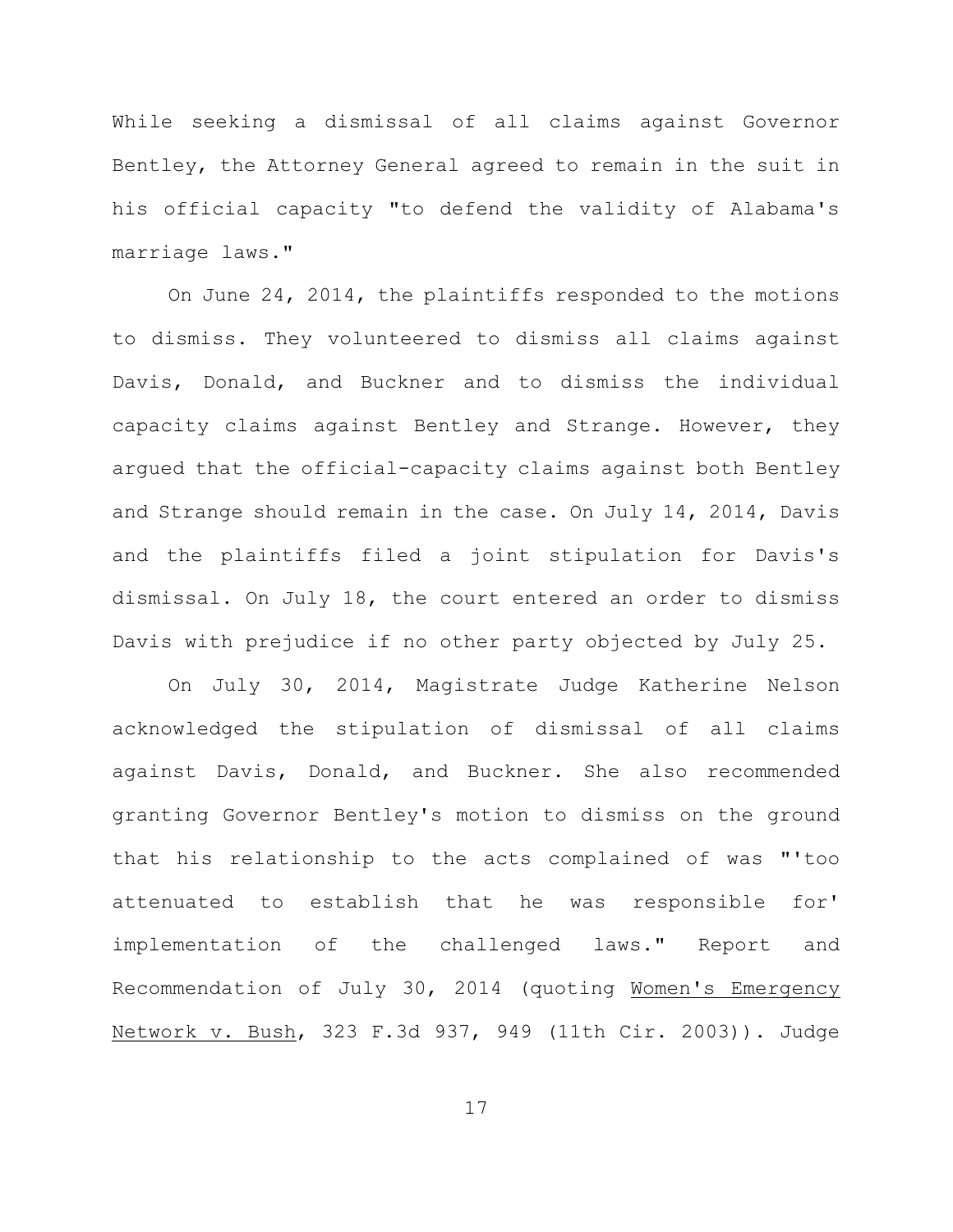Granade adopted the Magistrate's recommendation and, on August 28, dismissed with prejudice the claims against Bentley, Buckner, and Donald. The only remaining defendant in the case was the Attorney General in his official capacity.

#### B. Strawser

Because the complaint in Strawser named "the State of Alabama" as the sole defendant, the Attorney General filed a motion to dismiss on the ground of sovereign immunity. In an order dated October 21, 2014, Magistrate Judge William E. Cassady, providing free legal advice, advised the Strawser plaintiffs

that rather than filing a substantive response in opposition to the defendant's motion to dismiss, they may well desire to respond by filing a motion to dismiss the State of Alabama and substitute as the proper defendant ... Luther Strange, in his official capacity as the Attorney General of the State of Alabama.

The order contained a detailed footnote advising these pro-se plaintiffs that "[t]he Eleventh Amendment bars suits against an unconsenting State by one of its citizens." The footnote included as supporting authority three citations and parenthetical supporting quotations from United States Supreme Court cases. Order of Oct. 21, 2014, at 1 n.1. In a second footnote, Magistrate Cassady continued the plaintiffs' legal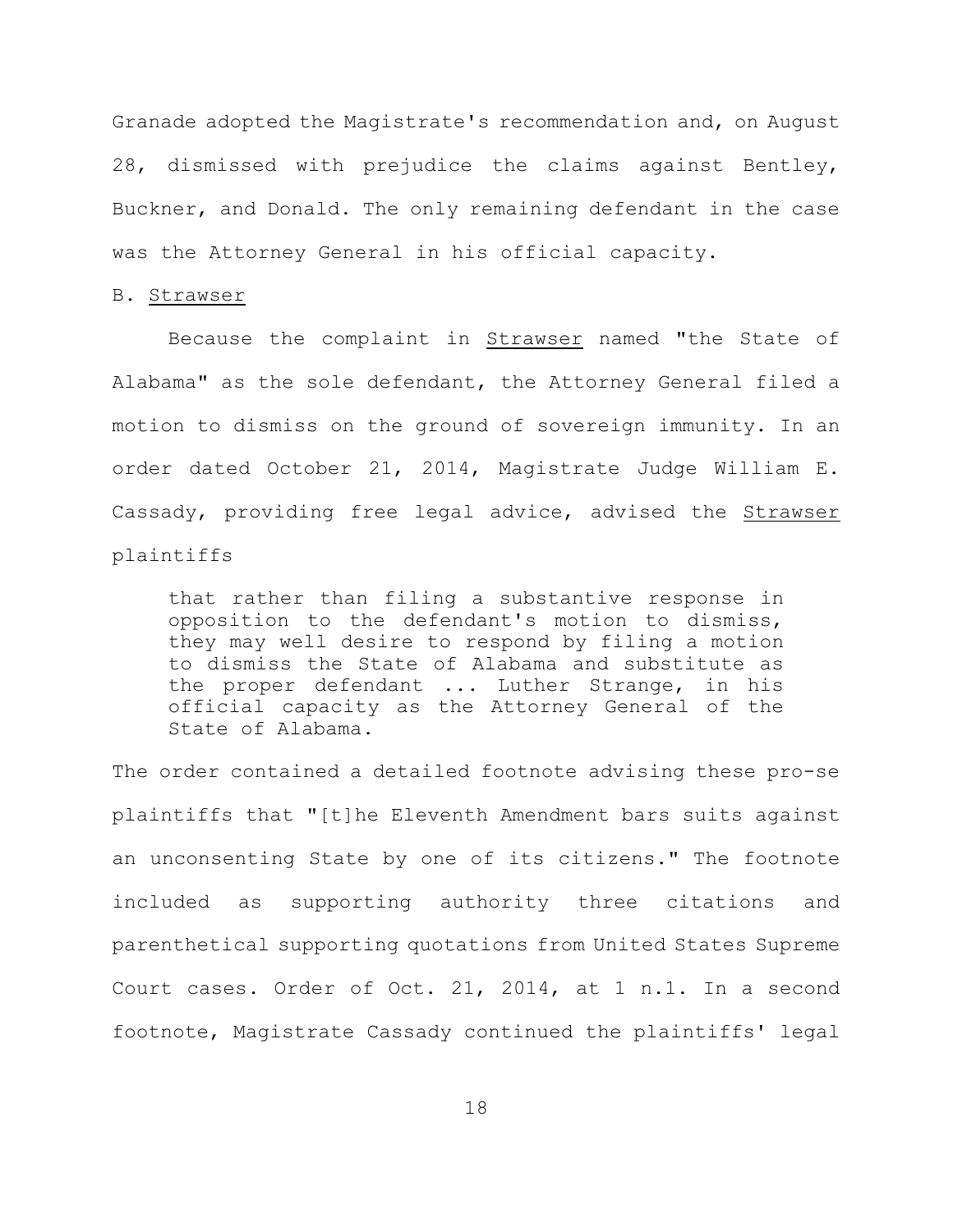education by explaining that "'official-capacity actions for prospective relief are not treated as actions against the State.'" Order of Oct. 21, 2014, at 2 n.2 (quoting Kentucky v. Graham, 473 U.S. 159, 167 n.14 (1985)). Dutifully following this advice from the court, the plaintiffs on November 13, 2014 filed a "Motion to Amend Complaint and Change Defendant." The Attorney General did not object to the motion.

Thus, by dismissal of all defendants except the Attorney General in Searcy, and the substitution, with court assistance, of the Attorney General for the State of Alabama in Strawser, Luther Strange in his official capacity became the sole defendant in each case.

## II. The Attorney General is not a proper defendant in these cases

The issuance of marriage licenses in Alabama is controlled by Chapter 1 ("Marriage") of Title 30 ("Marital and Domestic Relations"). Section 30-1-9, Ala. Code 1975, states: "No marriage shall be solemnized without a license. Marriage licenses may be issued by the judges of probate of the several counties." The duty is discretionary because certain prerequisites must be satisfied before a license may be issued, such as, where applicable, the age and parental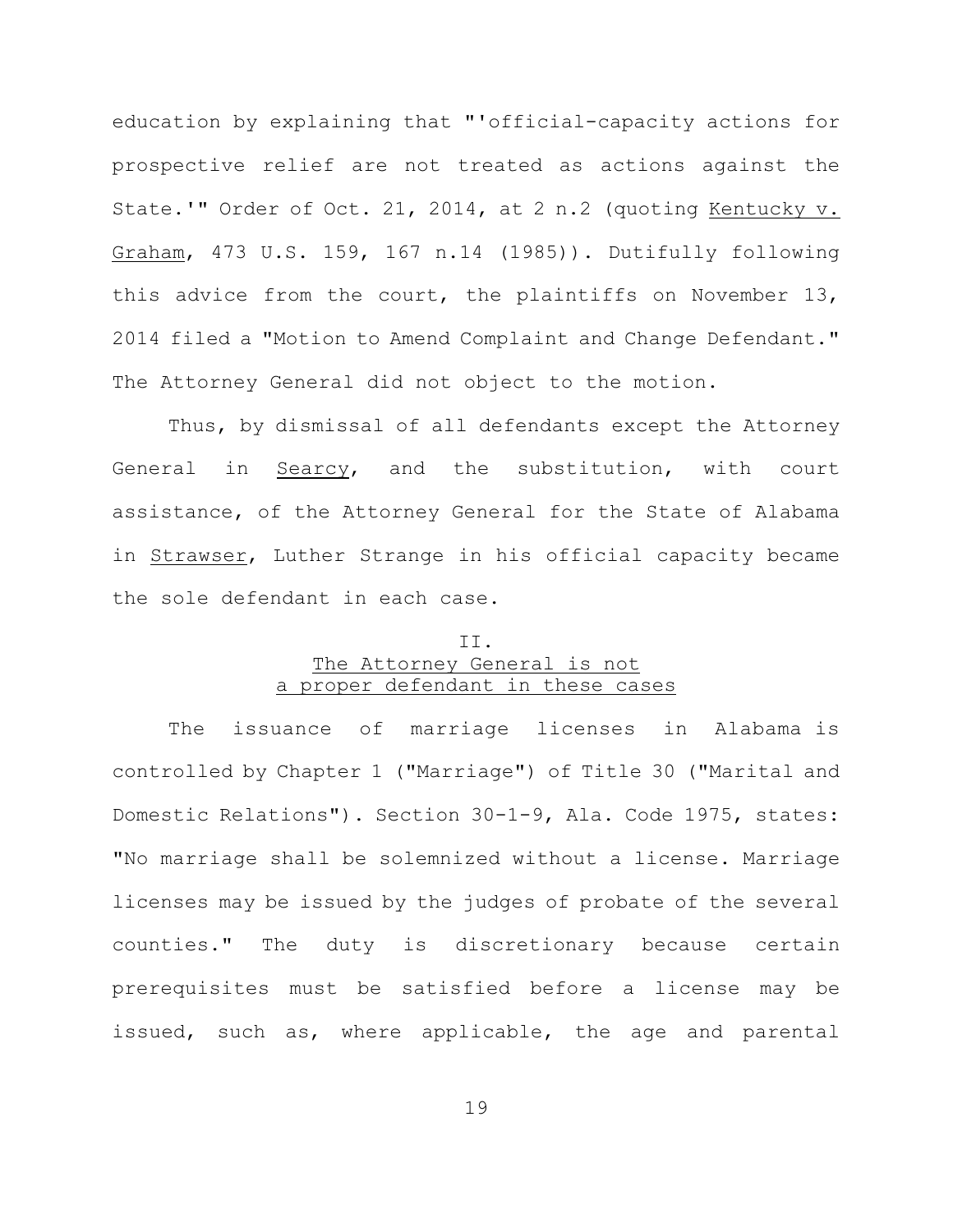consent requirements of § 30-1-4 & -5, Ala. Code 1975. The probate judge must maintain a register of all licenses issued, § 30-1-12, Ala. Code 1975, which is to include certificates of solemnization received from those who perform weddings. § 30- 1-13, Ala. Code 1975. "It is the duty of the judge of probate to give notice to the district attorney of all offenses under this chapter." § 30-1-18, Ala. Code 1975. "No marriage license shall be issued in the State of Alabama to parties of the same sex." § 30-1-19(d), Ala. Code 1975.

By contrast to the exclusive statutory duty of probate judges to issue and record marriage licenses, and to monitor this process, including solemnizations, for offenses, the Attorney General has no duties in this area.

As an officer of the State, the Attorney General shares the immunity of the State from private law suits in federal court. "[T]he Eleventh Amendment prohibits suits against state officials where the state is, in fact, the real party in interest." Summit Medical Associates, P.C. v. Pryor, 180 F. 3d 1326, 1336 (11th Cir. 1999). "The general rule is that relief sought nominally against an officer is in fact against the sovereign if the decree would operate against the latter." Hawaii v. Gordon, 373 U.S. 57, 58 (1963). An exception exists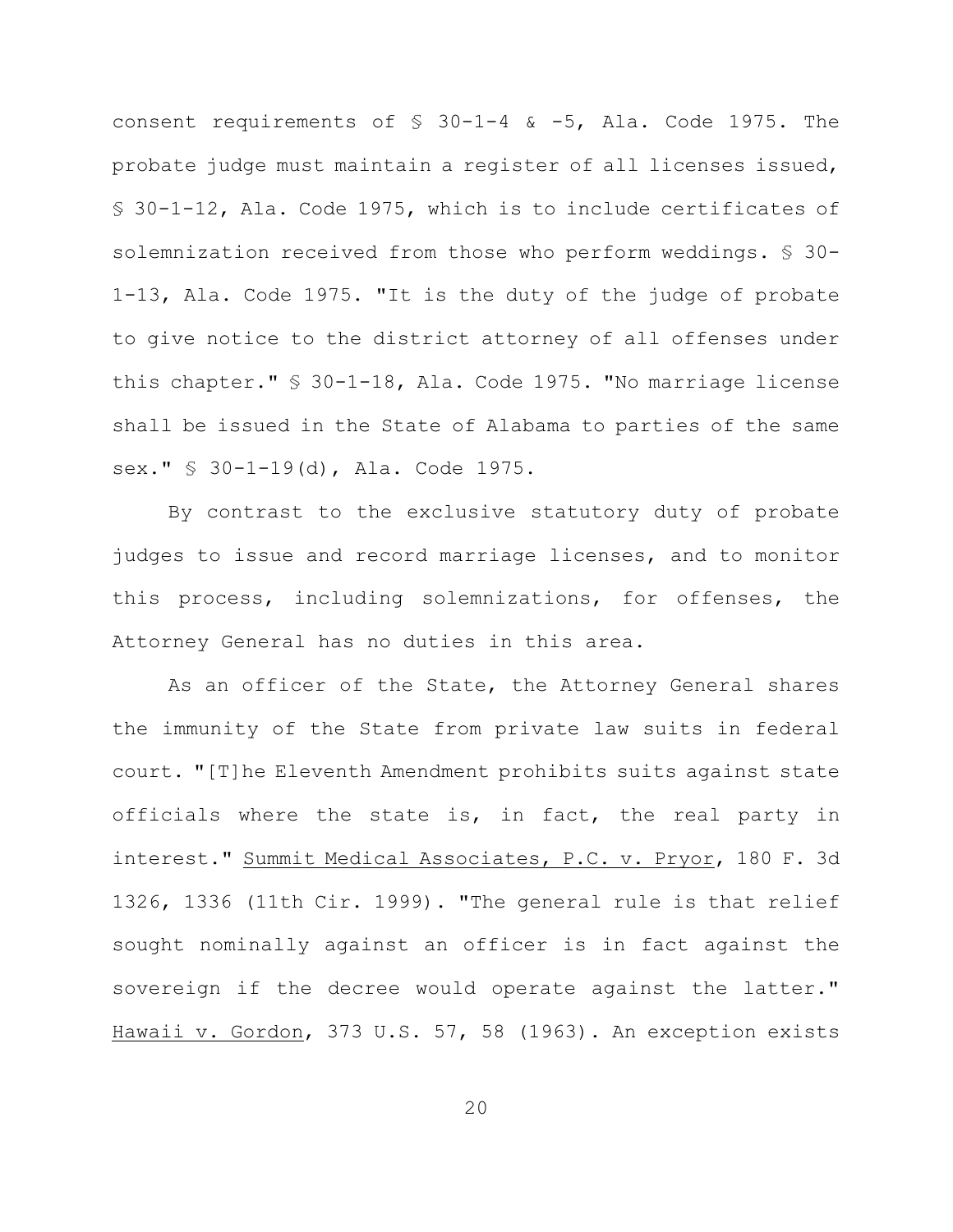to this rule for actions taken by state officials that violate the Constitution. "The Court has recognized an important exception to this general rule: a suit challenging the constitutionality of a state official's action is not one against the State." Pennhurst State Sch. & Hosp. v. Halderman, 465 U.S. 89, 102 (1984). This principle, first articulated in Ex parte Young, 209 U.S. 123 (1908), "has not been provided an expansive interpretation." Pennhurst, 465 U.S. at 102. Actions for damages are precluded, but generally prospective actions for declaratory and injunctive relief are permitted.

Nonetheless, a key requirement of an Ex parte Young action against a state official is that "such officer must have some connection with the enforcement of the act, or else it is merely making him a party as a representative of the state, and thereby attempting to make the state a party." 209 U.S. at 157. The Court elaborated:

"In the present case, as we have said, neither of the State officers named held any special relation to the particular statute alleged to be unconstitutional. They were not expressly directed to see to its enforcement. If, because they were law officers of the State, a case could be made for the purpose of testing the constitutionality of the statute, by an injunction suit brought against them, then the constitutionality of every act passed by the legislature could be tested by a suit against the governor and the attorney general, based upon the theory that the former, as the executive of the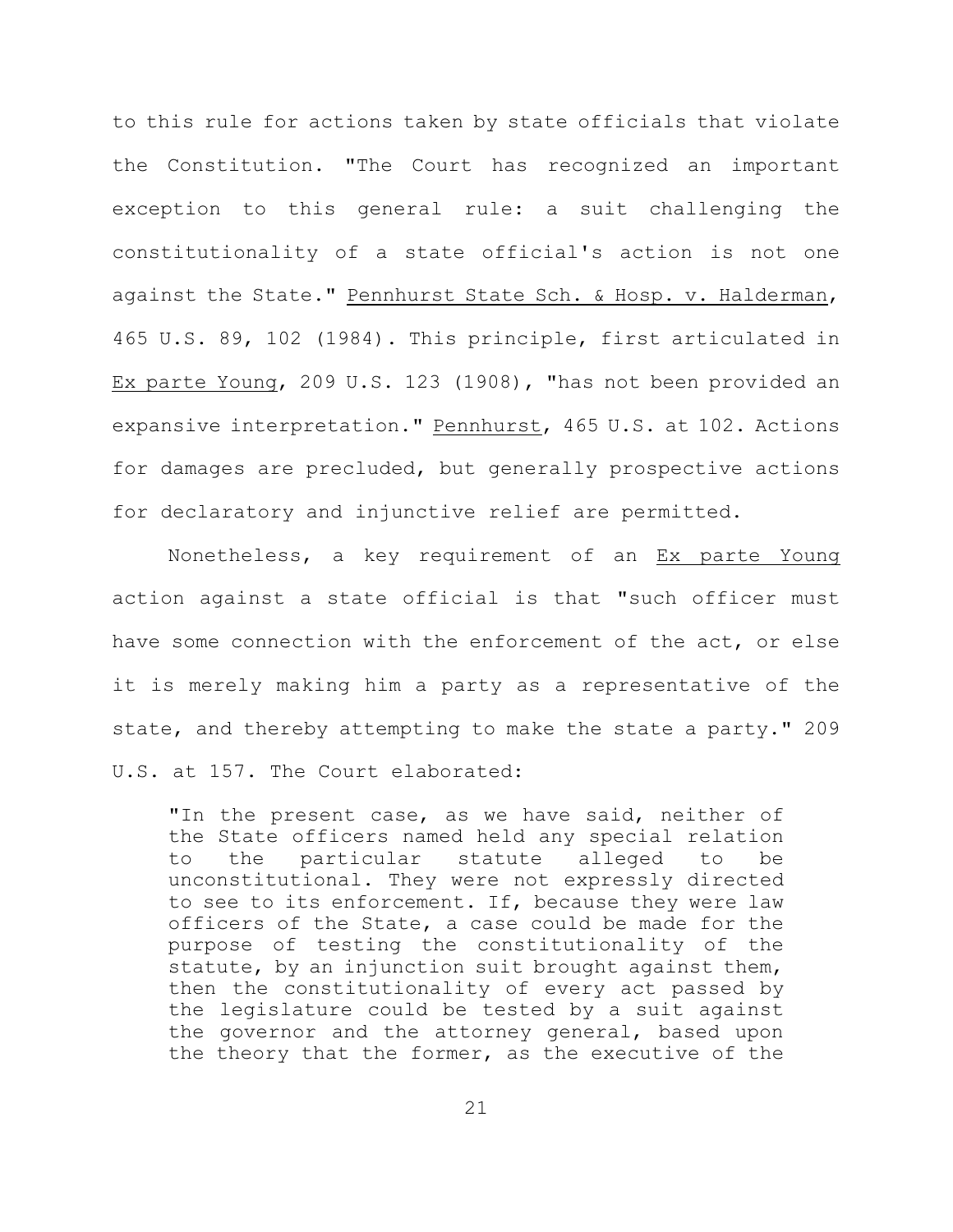State was, in a general sense, charged with the execution of all its laws, and the latter, as attorney general, might represent the State in litigation involving the enforcement of its statutes. That would be a very convenient way for obtaining a speedy judicial determination of questions of constitutional law which may be raised by individuals, but it is a mode which cannot be applied to the States of the Union consistently with the fundamental principle that they cannot, without their assent, be brought into any court at the suit of private persons."

209 U.S. at 157 (quoting Fitts v. McGhee, 172 U.S. 516, 530 (1899)).

The situation described in Ex parte Young is exactly what has occurred in this case. The Alabama Attorney General does not hold a "special relation to the particular statute alleged to be unconstitutional," nor is he "expressly directed to see to its enforcement." Those duties and responsibilities lie with the judges of probate in the judicial branch. In the passage that immediately precedes the one quoted in Ex parte Young, the Court in Fitts underscored this point:

It is to be observed that neither the Attorney General of Alabama nor the Solicitor of the Eleventh Judicial Circuit of the State appear to have been charged by law with any special duty in connection with the act of February 9, 1895.

....

There is a wide difference between a suit against individuals, holding official positions under a State, to prevent them, under the sanction of an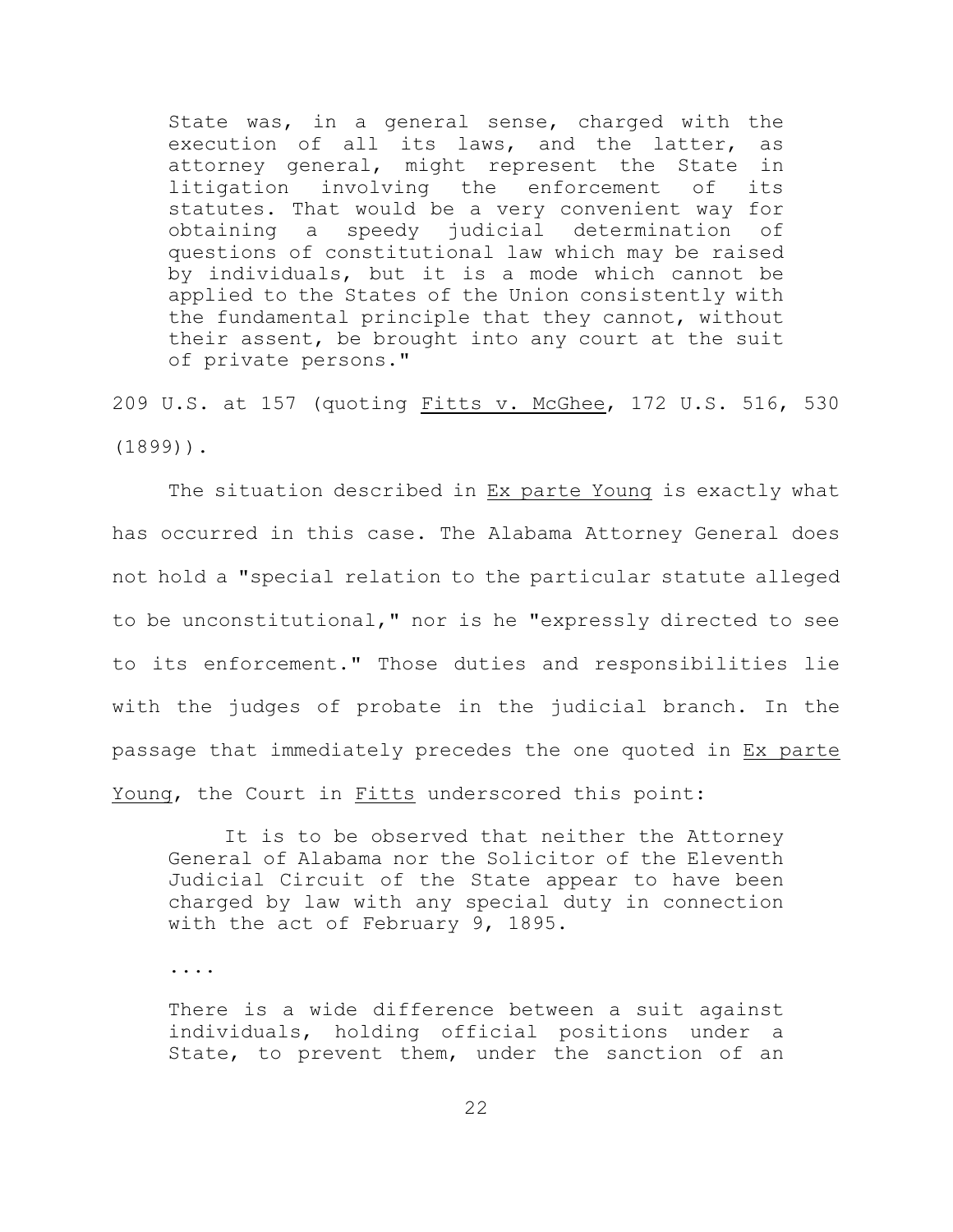unconstitutional statute, from committing by some positive act a wrong or trespass, and a suit against officers of a State merely to test the constitutionality of a state statute, in the enforcement of which those officers will act only by formal judicial proceedings in the courts of the State.

Fitts v. McGhee, 172 U.S. at 529-30. Recapping its discussion of Fitts, the court in Ex parte Young stated: "As no state officer who was made a party bore any close official connection with the [act at issue], the making of such officer a party defendant was a simple effort to test the constitutionality of such act in that way, and there is no principle upon which it could be done." 209 U.S. at 156 (emphasis added).

Making the Attorney General, who is not the official chiefly responsible for enforcing the marriage laws, the sole defendant in this case was a convenient means of making the State of Alabama the defendant, a methodology condemned by Ex parte Young as unconstitutional under the Eleventh Amendment. Because both Searcy and Strawser were in substance actions against the State rather than against one of its officers, the United States district court lacked jurisdiction and its judgment is void. The tenor of Judge Granade's orders indicates that she intends the orders to be applicable to all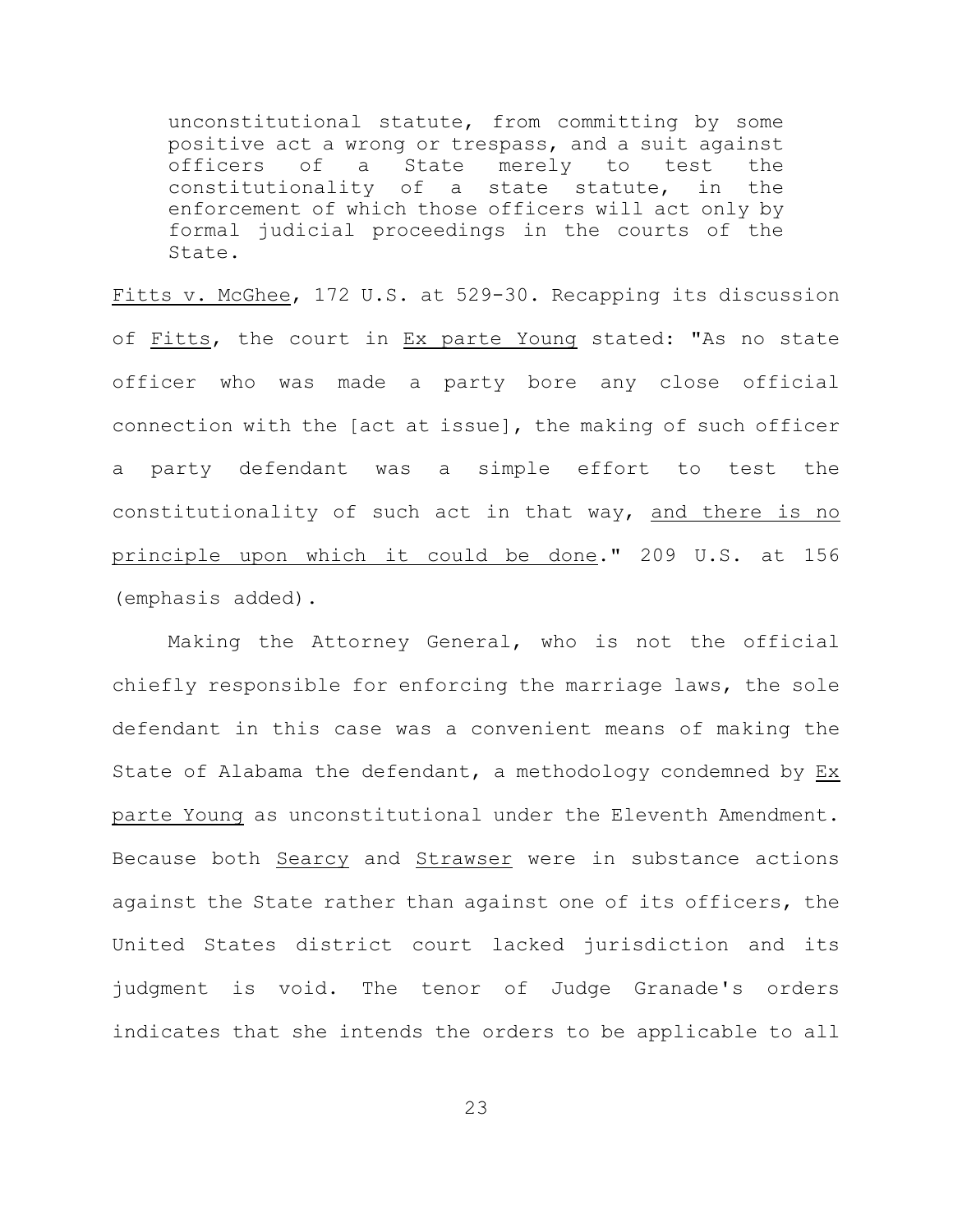state officials merely because the Attorney General is the defendant. Such an assumption violates the Eleventh Amendment. "Holding that a state official's obligation to execute the laws is a sufficient connection to the enforcement of a challenged statute would extend Young beyond what the Supreme Court has intended and held." Children's Healthcare Is A Legal Duty v. Deters, 92 F. 3d 1412, 1416 (6th Cir. 1996).

The Tenth Circuit in a very similar case came to the same conclusion. Two women who desired to be married to each other filed an action against the Governor and the Attorney General of Oklahoma seeking to have that state's marriage amendment declared unconstitutional. The Tenth Circuit held that they lacked standing to sue these officials. "[T]he Oklahoma officials' generalized duty to enforce state law, alone, is insufficient to subject them to a suit challenging a constitutional amendment they have no specific duty to enforce." Bishop v. Oklahoma, 333 F. App'x 361, 365 (10th Cir. 2009) (unpublished). Noting that marriage licenses in Oklahoma were issued by district-court clerks who were part of the judicial branch, the court stated: "Because recognition of marriages is within the administration of the judiciary, the executive branch of Oklahoma's government has no authority to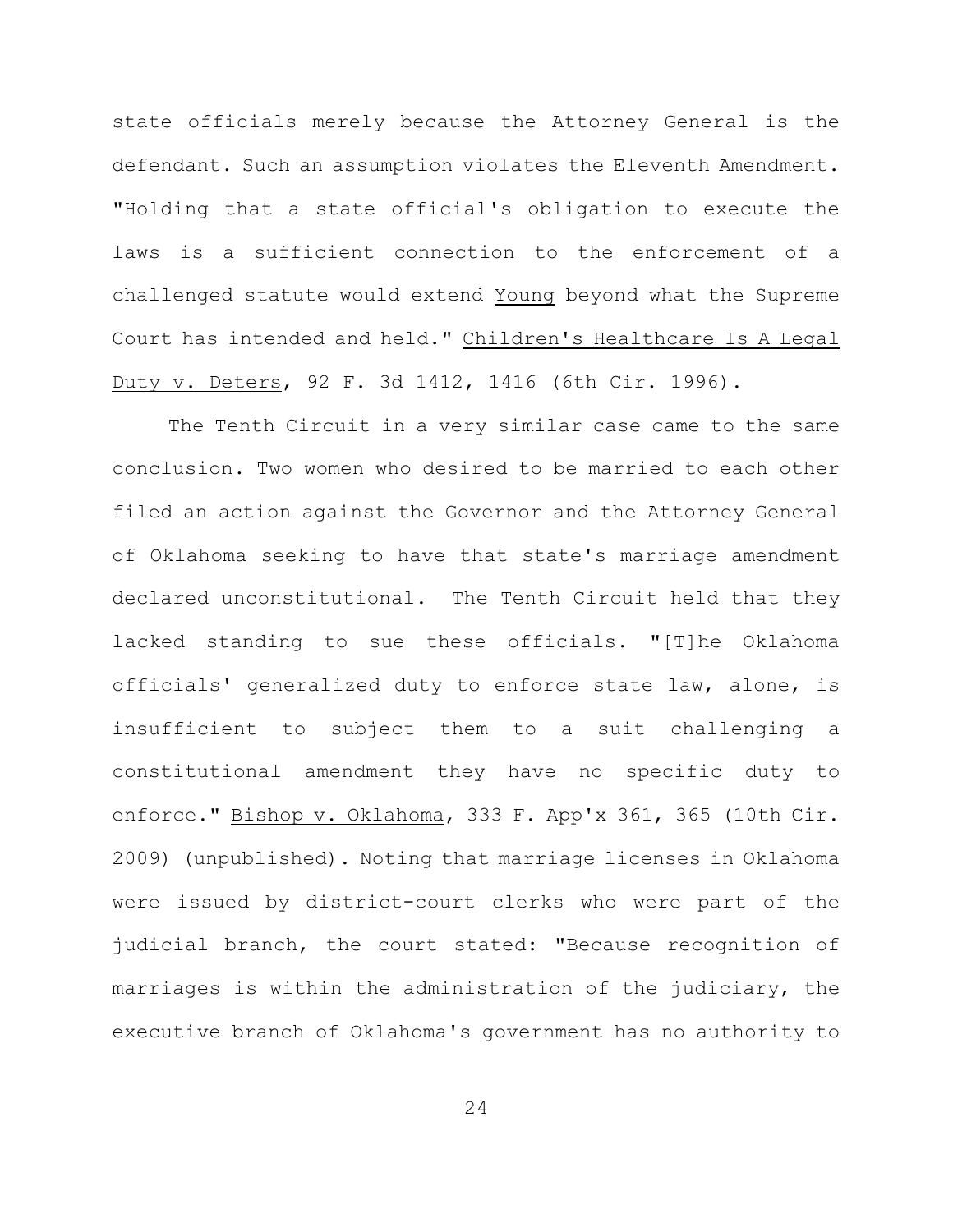issue a marriage license or record a marriage." 333 F. App'x at 365. Stating that "[t]hese claims are simply not connected to the duties of the Attorney General" and citing the specificity requirement of Ex parte Young, the court ordered dismissal of the claims against the Attorney General for lack of subject-matter jurisdiction under the Eleventh Amendment. Id.

In a later published case the Tenth Circuit noted that the holding in Bishop that the Attorney General was not a proper defendant in a challenge to Oklahoma's prohibition on same-sex marriage "turned on the conclusion that marriage licensing and recognition in Oklahoma were 'within the administration of the judiciary.'" Kitchen v. Herbert, 755 F.3d 1193, 1202 (10th Cir. 2014). The parallels with Searcy and Strawser are too obvious to require elaboration.

The Attorney General's agreement to litigate this case with himself as the sole defendant cannot confer subjectmatter jurisdiction that is otherwise not present. "The jurisdiction of the federal courts is carefully guarded against expansion by judicial interpretation or by prior action or consent of the parties." American Fire & Casualty Co. v. Finn, 341 U.S. 6, 17-18 (1951) (emphasis added). "'It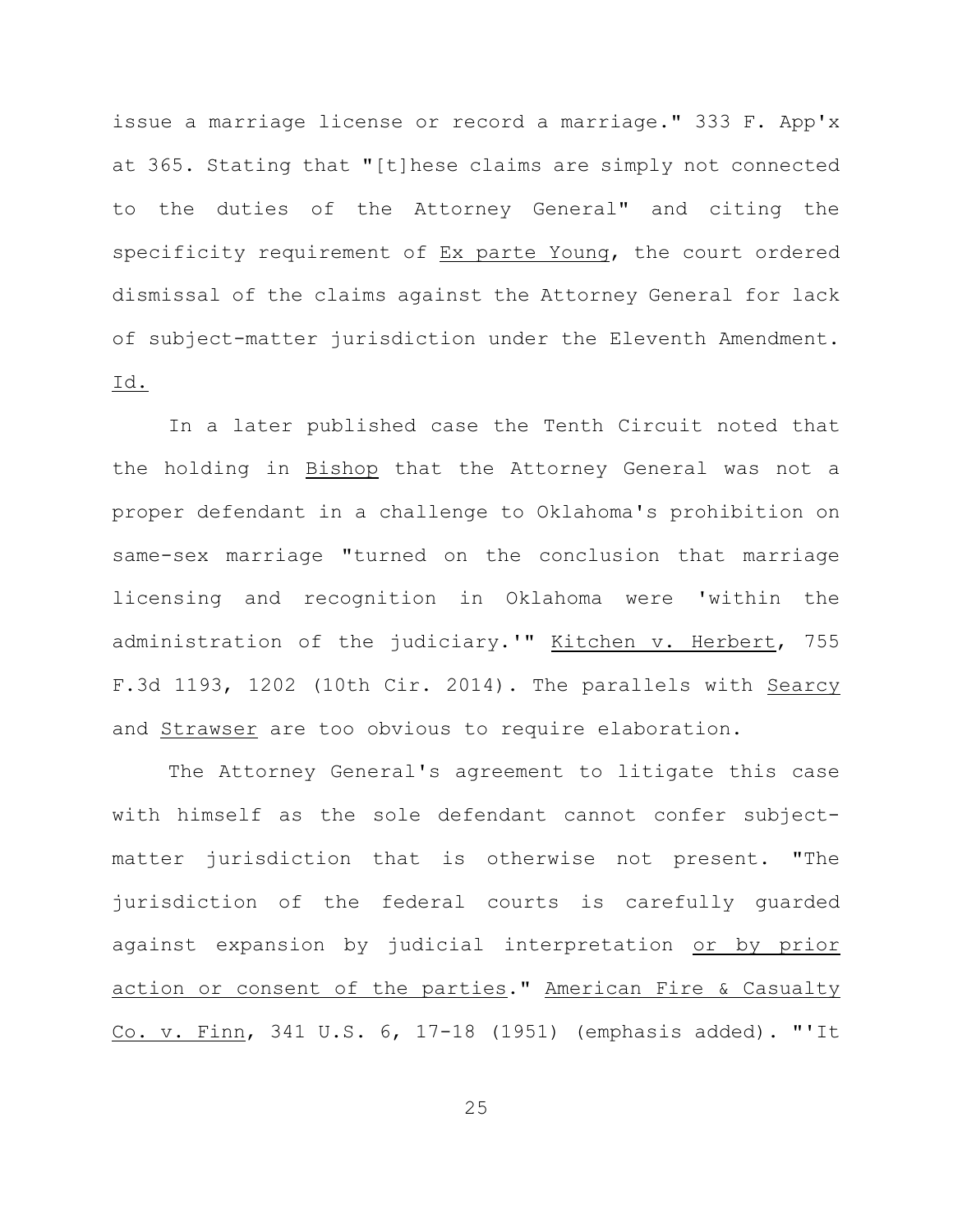needs no citation of authorities to show that the mere consent of parties cannot confer upon a court of the United States the jurisdiction to hear and decide a case.'" Id. at 18 n.17 (quoting People's Bank v. Calhoun, 102 U.S. 256, 260-61 (1880)). See also Boumatic, L.L.C. v. Idento Operations, BV, 759 F. 3d 790, 793 (7th Cir. 2014) ("Litigants cannot confer subject-matter jurisdiction by agreement or omission ...."); SmallBizPros, Inc. v. MacDonald, 618 F. 3d 458, 464 n.4 (5th Cir. 2010). ("[P]arties cannot confer jurisdiction by agreement where it otherwise would not lie ....").

Further, because the Attorney General neither caused the plaintiffs' alleged injuries nor is able to redress them, the parties also lack standing to sue him as a defendant. "To have standing the plaintiffs must demonstrate injury in fact, causation, and redressability." I.L. v. Alabama, 739 F.3d 1273, 1278 (11th Cir. 2014). Accordingly, the federal court in Mobile lacked jurisdiction on this basis also. Alabama law agrees with these propositions:

"Actions or opinions are denominated 'advisory,'" and, therefore, not justiciable, ... "where, by reason of inadequacy of parties defendant, the judgment could not be sufficiently conclusive." E. Borchard, Declaratory Judgments 31 (1934) (emphasis added). "'Actions for declaratory judgments brought by individuals to test or challenge the propriety of public action often fail